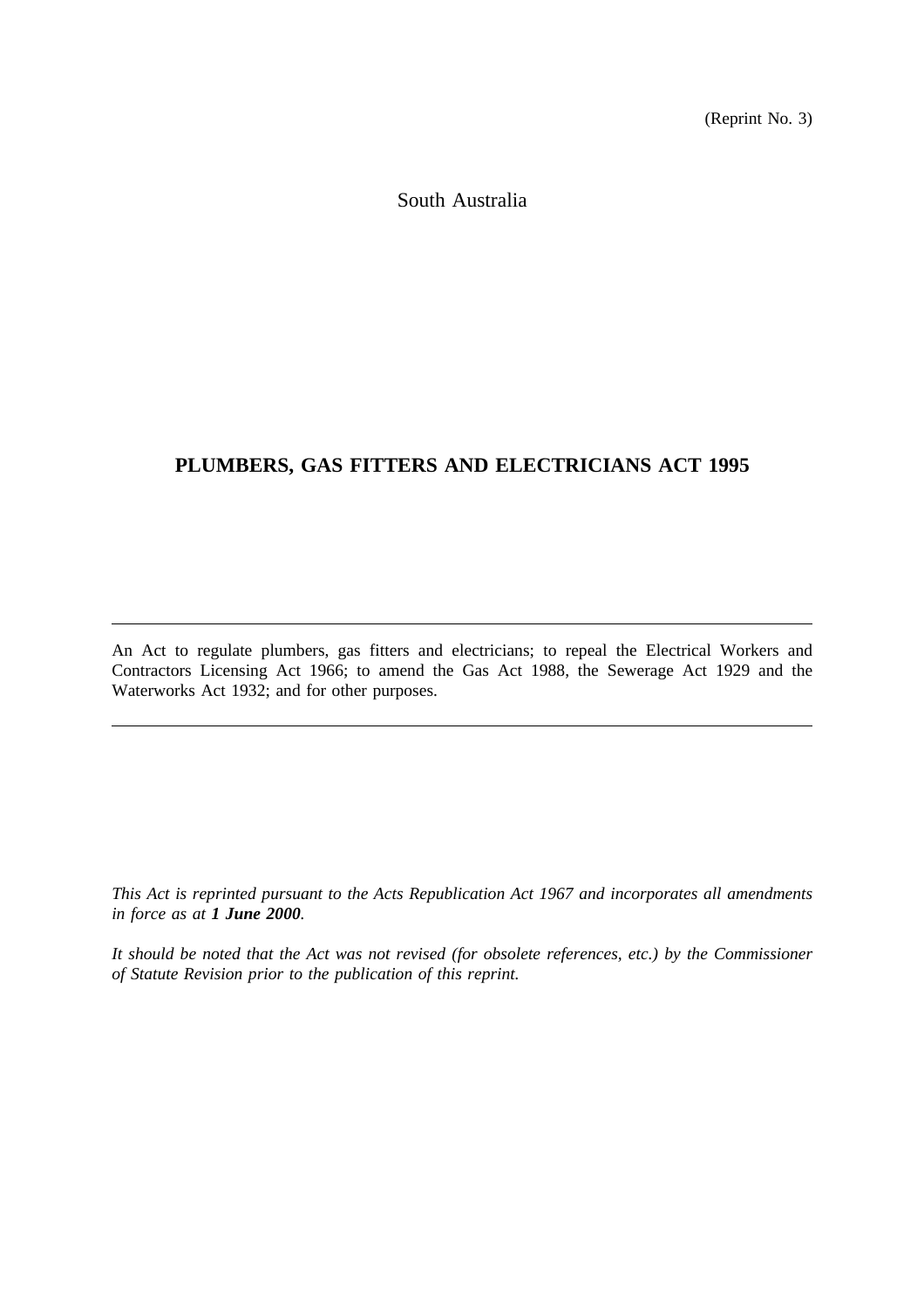### **PLUMBERS, GAS FITTERS AND ELECTRICIANS ACT 1995**

being

Plumbers, Gas Fitters and Electricians Act 1995, No. 25 of 1995 [Assented to 27 April 1995]<sup>1</sup>

as amended by

Statutes Amendment (Common Expiation Scheme) Act 1996 No. 34 of 1996 [Assented to 2 May 1996]<sup>2</sup>

Statutes Amendment (Consumer Affairs) Act 1998 No. 21 of 1998 [Assented to 2 April 1998]<sup>3</sup> (as amended by Statutes Amendment (Consumer Affairs) Amendment Act 1998 No. 22 of 1998 [Assented to 2 April 1998])

**District Court (Administrative and Disciplinary Division) Amendment Act 2000 No. 4 of 2000 [Assented to 20 April 2000]4**

- <sup>1</sup> Came into operation 1 July 1995: *Gaz.* 29 June 1995, p. 2977.
- <sup>2</sup> Came into operation 3 February 1997: *Gaz*. 19 December 1996, p. 1923.
- <sup>3</sup> Part 8 (ss. 22 & 23) & Sched. came into operation 28 May 1998: *Gaz*. 28 May 1998, p. 2292.
- **<sup>4</sup> Schedule 1 (cl. 30) came into operation 1 June 2000:** *Gaz***. 18 May 2000, p. 2554.**

#### *NOTE:*

- *Asterisks indicate repeal or deletion of text.*
- *Entries appearing in bold type indicate the amendments incorporated since the last reprint.*
- *For the legislative history of the Act see Appendix.*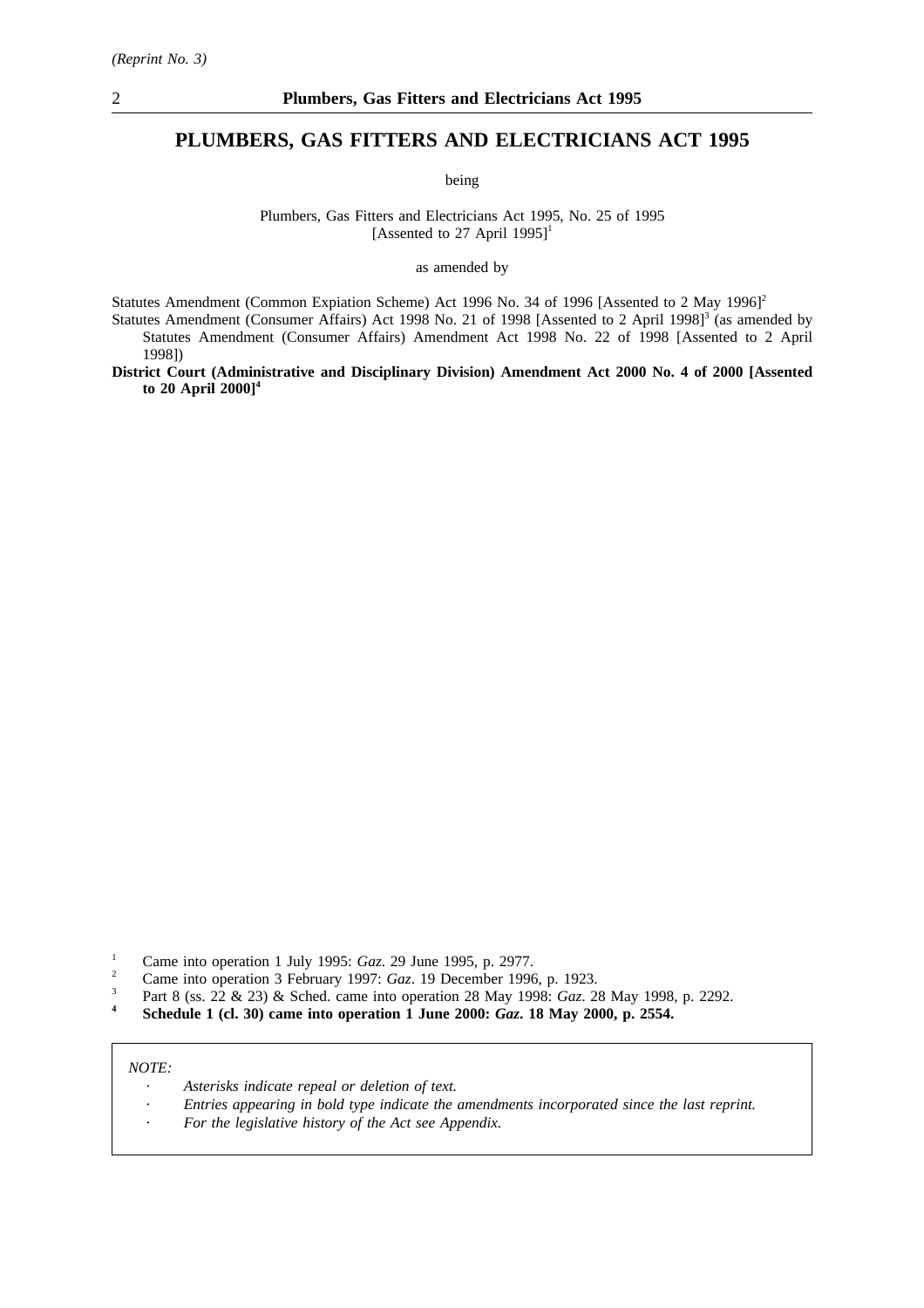# **SUMMARY OF PROVISIONS**

# **PART 1 PRELIMINARY**

- 1. Short title<br>2. Commence
- 2. Commencement<br>3. Interpretation
- 3. Interpretation<br>4. Non-derogation
- 4. Non-derogation<br>5. Commissioner r
- 5. Commissioner responsible for administration of Act

#### **PART 2 LICENSING OF CONTRACTORS**

- 6. Obligation of contractors to be licensed<br>7. Classes of licences
- 7. Classes of licences<br>8. Application for lice
- 8. Application for licence<br>9. Entitlement to be licens
- Entitlement to be licensed
- 10. Appeals
- 11. Duration of licence and fee and return
- 12. Licensed contractor's work to be carried out by registered worker

#### **PART 3 REGISTRATION OF WORKERS**

- 13. Obligation of workers to be registered
- 14. Classes of registration
- 15. Application for registration
- 16. Entitlement to be registered
- 17. Appeals
- 18. Duration of registration and fee and return

#### **PART 4 DISCIPLINE**

- 19. Interpretation of Part
- 20. Cause for disciplinary action
- 21. Complaints
- 22. Hearing by Court
- 23. Participation of assessors in disciplinary proceedings 24.
- 24. Disciplinary action<br>25. Contravention of on
- Contravention of orders

# **PART 5**

# **ADVISORY PANELS**

26. Advisory panels

#### **PART 6 MISCELLANEOUS**

- 27. Delegations<br>28. Agreement
- Agreement with professional organisation
- 29. Exemptions
- 30. Registers
- 31. Commissioner and proceedings before Court
- 32. False or misleading information<br>33. Name in which contractor may
- 33. Name in which contractor may carry on business<br>34. Statutory declaration
- 34. Statutory declaration<br>35. Investigations
- Investigations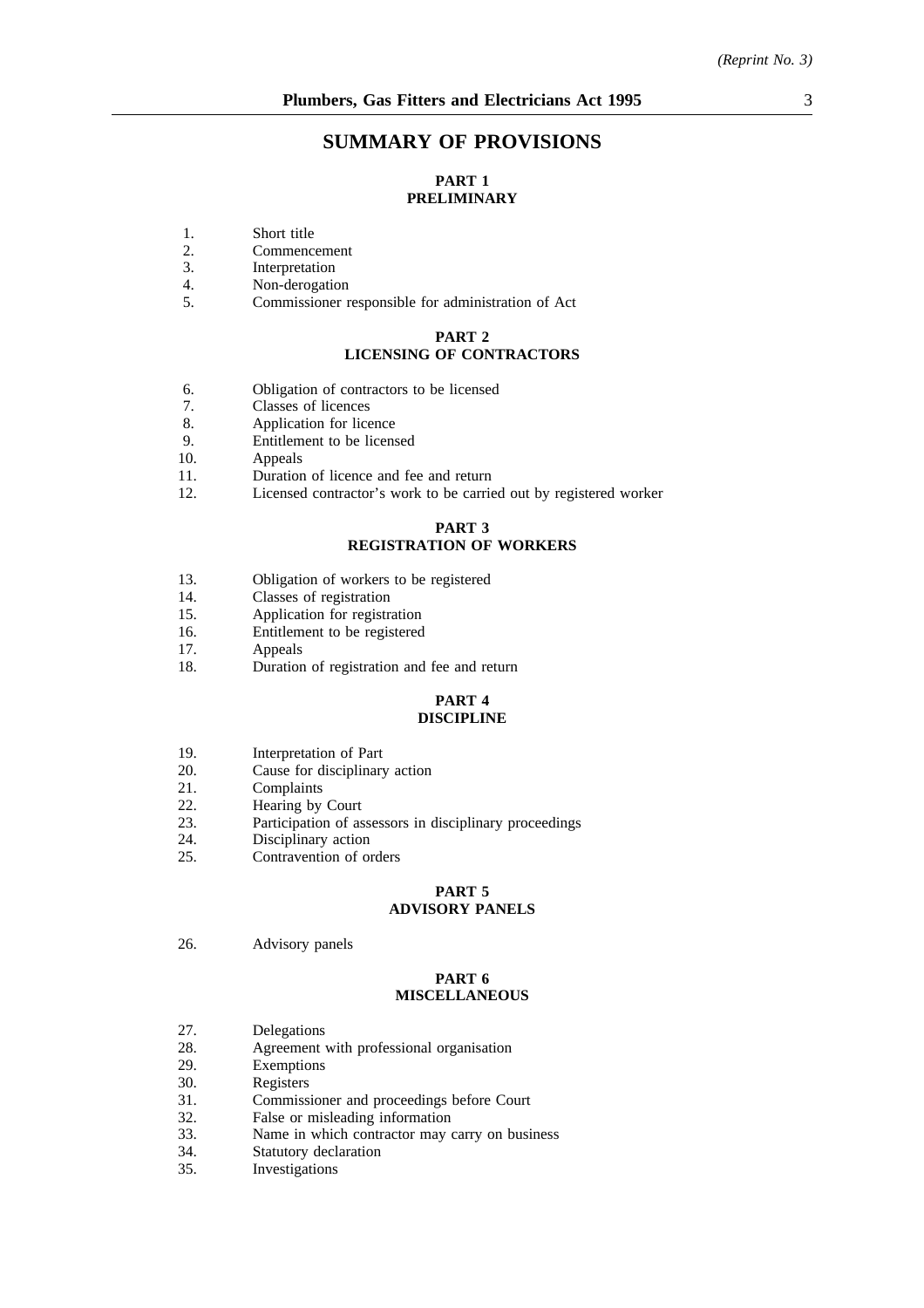| 36. | General defence |  |
|-----|-----------------|--|
|     |                 |  |

- 37. Liability for act or default of officer, employee or agent 38. Offences by bodies corporate
- 38. Offences by bodies corporate<br>39. Continuing offence
- 39. Continuing offence
- 40. Prosecutions<br>41. Evidence
- 41. Evidence<br>42. Service o
- Service of documents
- 43. Annual report<br>44. Regulations
- **Regulations**

#### **SCHEDULE 1**

*Appointment and Selection of Assessors for Court*

#### **SCHEDULE 2**

*Repeal and Transitional Provisions*

#### **APPENDIX LEGISLATIVE HISTORY**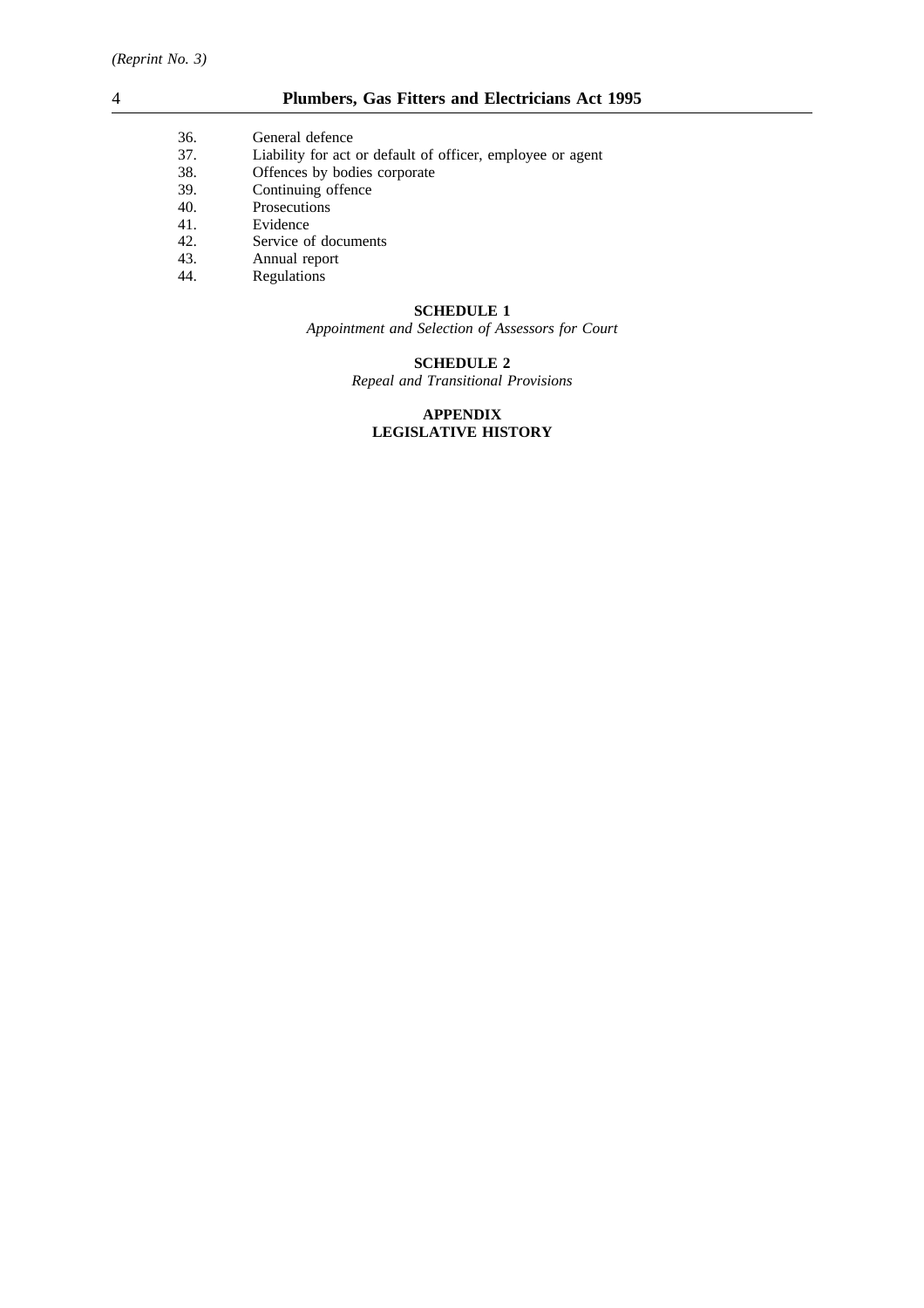### **The Parliament of South Australia enacts as follows:**

# **PART 1 PRELIMINARY**

### **Short title**

**1.** This Act may be cited as the *Plumbers, Gas Fitters and Electricians Act 1995*.

#### **Commencement**

**2.** This Act will come into operation on a day to be fixed by proclamation.

#### **Interpretation**

**3.** In this Act, unless the contrary intention appears—

"**Commissioner**" means the Commissioner for Consumer Affairs;

"**contractor**" means a plumbing contractor, a gas fitting contractor or an electrical contractor;

"**Court**" means the Administrative and Disciplinary Division of the District Court of South Australia;

"**director**" of a body corporate includes—

- *(a)* a person occupying or acting in the position of director or member of the governing body of the body corporate, by whatever name called and whether or not validly appointed to occupy or duly authorised to act in the position; and
- *(b)* any person in accordance with whose directions or instructions the directors or members of the governing body of the body corporate are accustomed to act;

"**draining work**" means the installation, alteration, repair, maintenance or disconnection of sanitary drains or stormwater drains, and includes work of a class prescribed by regulation;

"**electrical contractor**" means a person who carries on the business of performing electrical work for others;

"**electrical installation**" means the whole or part of any system or equipment wherever situated intended for the conveyance, control, measurement or use of electricity supplied or intended to be supplied by a person or body that supplies electricity to the public at a voltage above extra low voltage as defined in *Australian Standard AS3000 Wiring Rules*;

"**electrical work**" means the installation, alteration, repair or maintenance of an electrical installation, and includes work of a class prescribed by regulation;

"**electrical worker**" means a person who personally carries out electrical work;

"**equipment**" includes fittings, fixtures, appliances and devices;

"**gas**" means a gaseous fuel consisting of hydrocarbons or predominantly of hydrocarbons;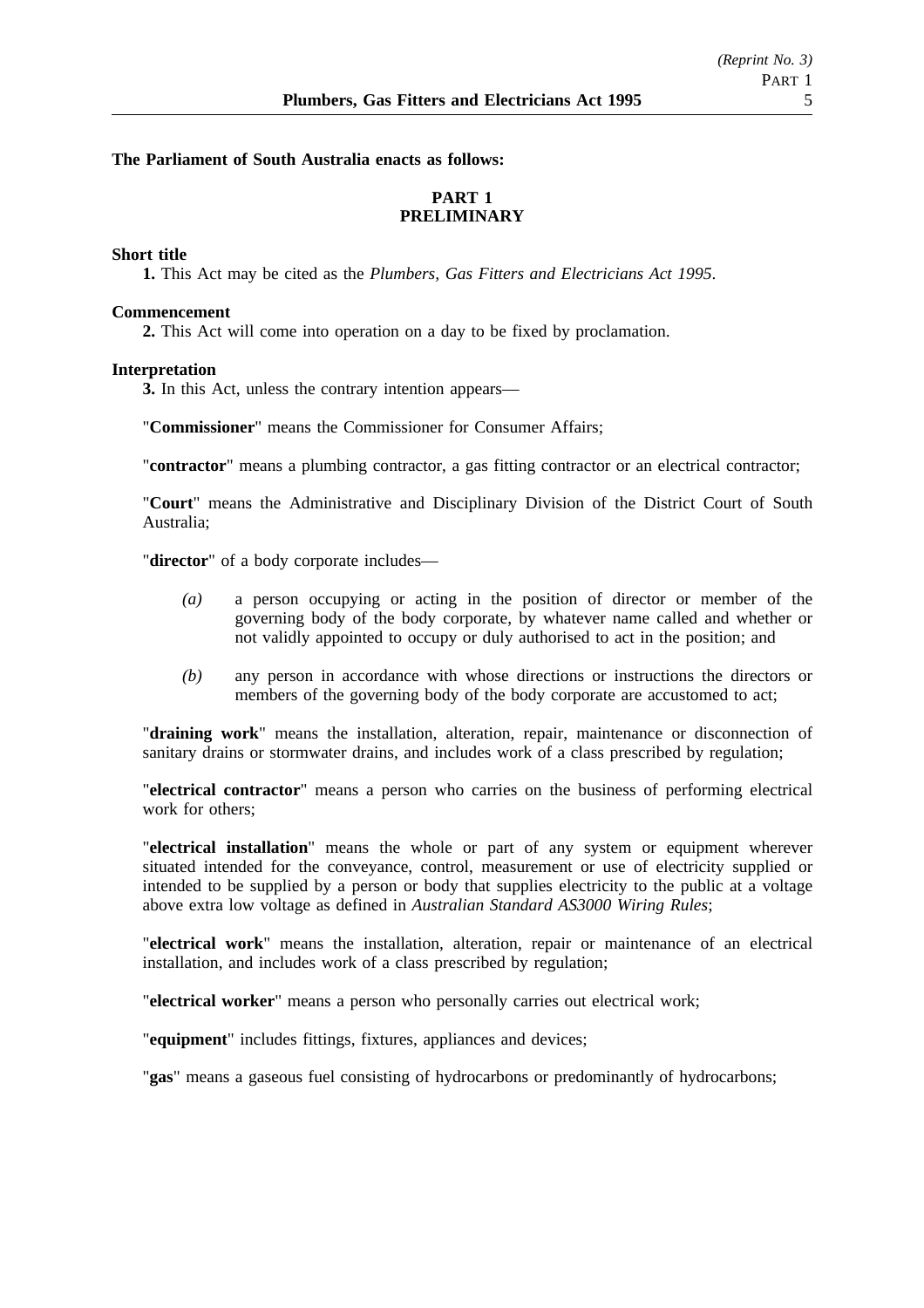"**gas fitting**" means the installation, alteration, repair, maintenance or disconnection of any pipes or equipment to convey or utilise gas (including associated gas ventilation equipment) downstream of—

- *(a)* the outlet of a meter installed for measuring consumption of reticulated gas supplied by a licensed gas supplier under the *Gas Act 1988*; or
- *(b)* the outlet of any gas storage tank or cylinder,

and includes work of a class prescribed by regulation;

"**gas fitting contractor**" means a person who carries on the business of performing gas fitting for others;

"**gas fitting worker**" means a person who personally carries out gas fitting;

"**licence**" means a licence under Part 2; and "**licensed**" and "**licensee**" have corresponding meanings;

"**perform**", in relation to plumbing, gas fitting or electrical work, includes—

- *(a)* cause such work to be performed; or
- *(b)* organise or arrange for the performance of such work;

"**plumbing**" means water plumbing work, sanitary plumbing work or draining work or the installation or testing of backflow prevention devices;

"**plumbing contractor**" means a person who carries on the business of performing plumbing for others;

"**plumbing worker**" means a person who personally carries out plumbing;

"**registration**" means registration under Part 3; and "**registered**" has a corresponding meaning;

"**sanitary drain**" means pipes and equipment to collect and convey wastewater from a sanitary plumbing installation to an on-site wastewater treatment facility or a public sewerage or effluent disposal system;

"**sanitary plumbing work**" means the installation, alteration, repair, maintenance or disconnection of pipes or equipment to receive and convey wastewater to sanitary drains (including associated plumbing ventilation equipment), and includes work of a class prescribed by regulation;

"**stormwater drain**" means pipes and equipment to collect and convey stormwater to a public stormwater disposal system;

"**water plumbing**" means the installation, alteration, repair, maintenance or disconnection of pipes or equipment (including water heaters) to be connected directly or indirectly to a public water supply system, and includes work of a class prescribed by regulation;

"**worker**" means a plumbing worker, a gas fitting worker or an electrical worker.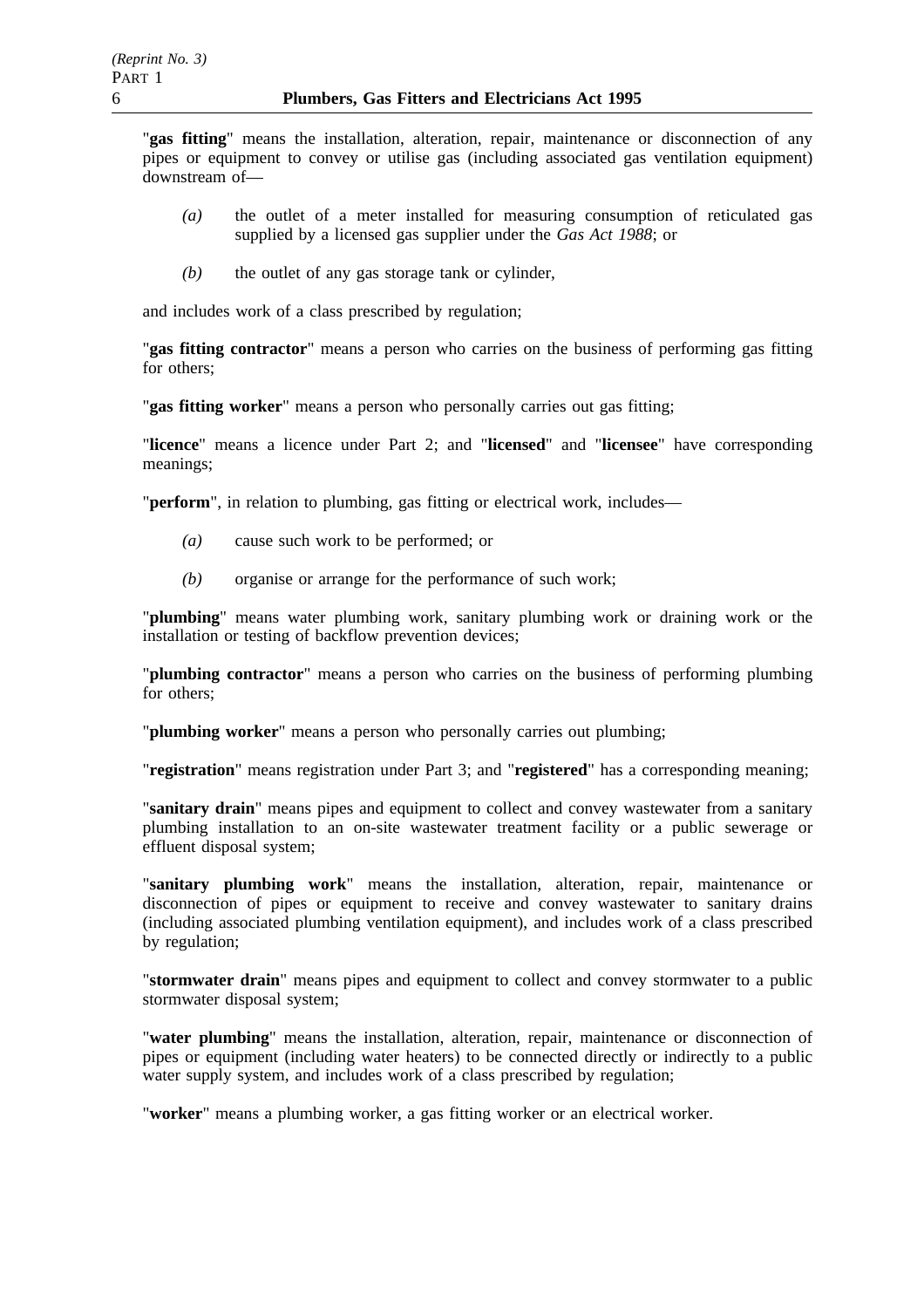# **Non-derogation**

**4.** The provisions of this Act are in addition to and do not derogate from the provisions of any other Act.

## **Commissioner responsible for administration of Act**

**5.** The Commissioner is responsible, subject to the control and directions of the Minister, for the administration of this Act.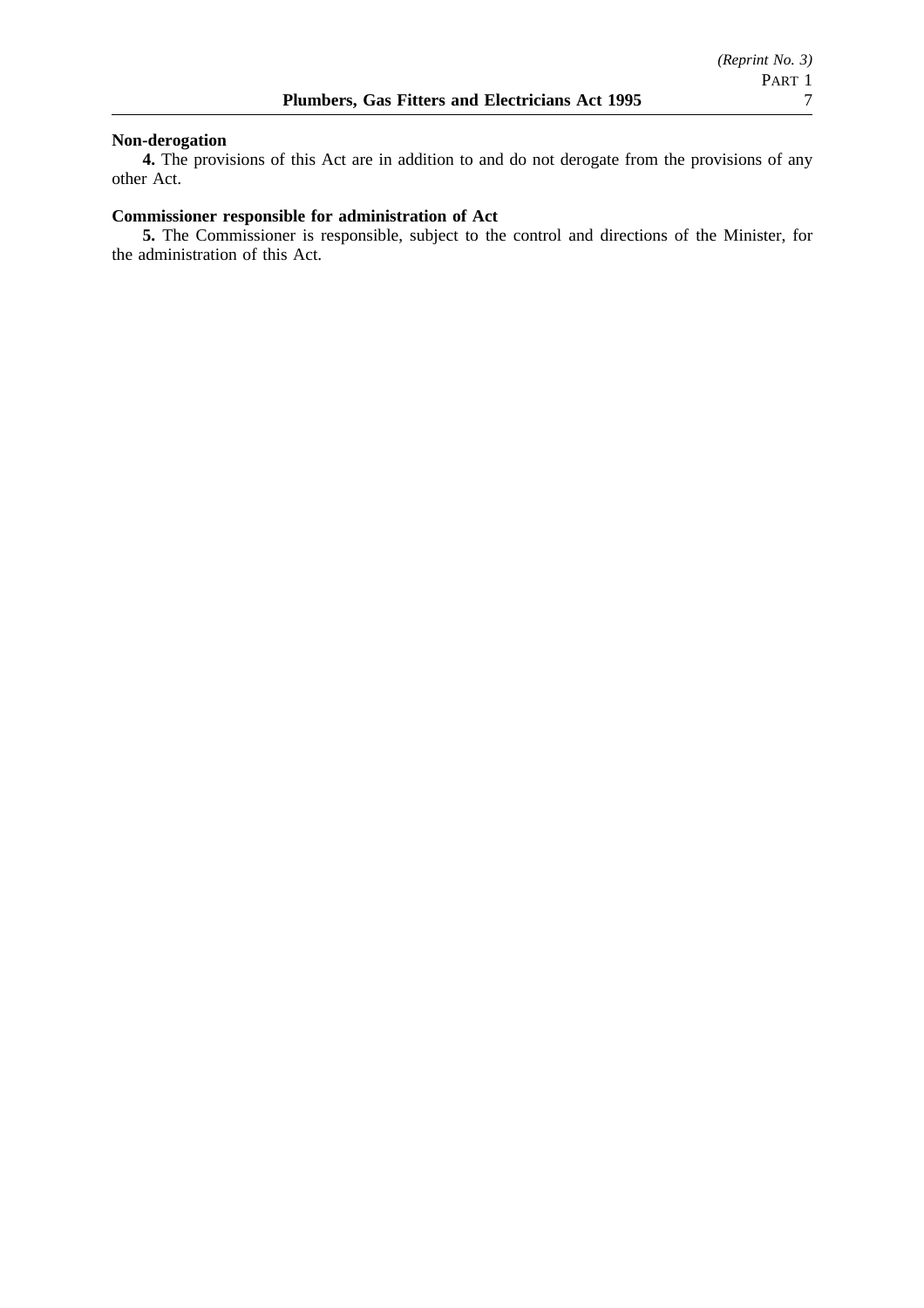### **PART 2 LICENSING OF CONTRACTORS**

#### **Obligation of contractors to be licensed**

 $\overline{6}$ . (1) A person must not—

- *(a)* carry on business as a plumbing contractor, a gas fitting contractor or an electrical contractor except as authorised by a licence under this Part; or
- *(b)* advertise or otherwise hold himself or herself out as being entitled to carry on business as a plumbing contractor, a gas fitting contractor or an electrical contractor unless authorised to carry on business as such a contractor by a licence under this Part.

Maximum penalty: \$20 000.

(2) A person required by this Act to be licensed as a contractor is not entitled to any fee or other consideration in respect of work performed as a contractor unless—

- *(a)* the person was authorised to perform the work under a licence; or
- *(b)* a court hearing proceedings for recovery of the fee or other consideration is satisfied that the person's failure to be so authorised resulted from inadvertence only.

#### **Classes of licences**

**7.** (1) There are the following classes of licences for the purposes of this Act:

- *(a)* plumbing contractors licence—a licence authorising a person to carry on business as a plumbing contractor;
- *(b)* gas fitting contractors licence—a licence authorising a person to carry on business as a gas fitting contractor;
- *(c)* electrical contractors licence—a licence authorising a person to carry on business as an electrical contractor;
- *(d)* restricted licence—
	- (i) a plumbing contractors licence subject to conditions limiting the work that may be performed under the authority of the licence—
		- (A) to water plumbing work;
		- (B) to sanitary plumbing work;
		- (C) to draining work;
		- (D) in any other way;
	- (ii) a gas fitting contractors licence subject to conditions limiting (in any way) the work that may be performed under the authority of the licence;
	- (iii) an electrical contractors licence subject to conditions limiting (in any way) the work that may be performed under the authority of the licence.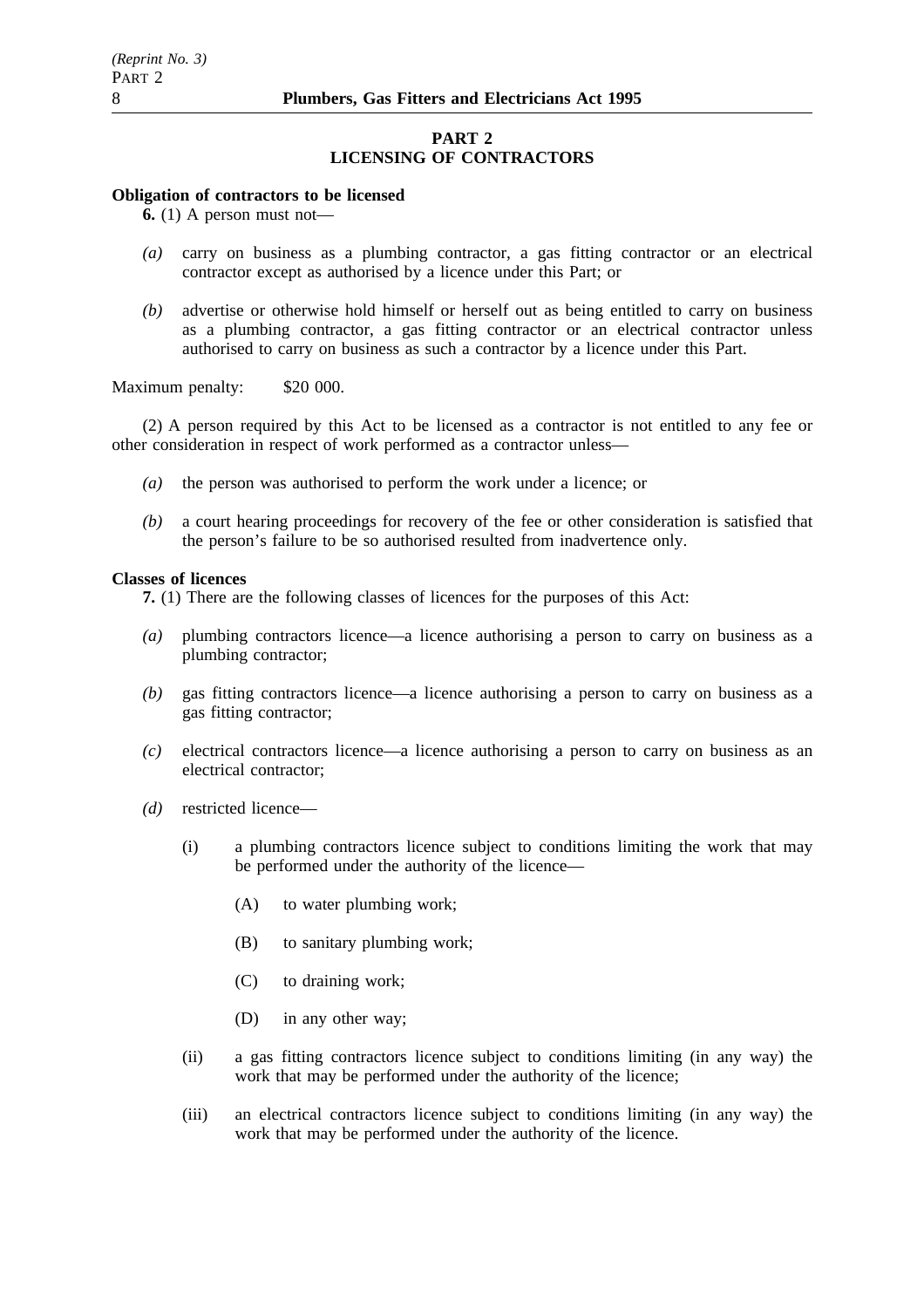- (2) Conditions limiting the work that may be performed under the authority of a licence—
- *(a)* may be imposed by the Commissioner on the grant of the licence; and
- *(b)* may be varied or revoked by the Commissioner at any time on application by the licensee.

### **Application for licence**

**8.** (1) An application for a licence must—

- *(a)* be made to the Commissioner in the manner and form approved by the Commissioner; and
- *(b)* be accompanied by the fee fixed by regulation.

(2) An applicant for a licence must provide the Commissioner with any information required by the Commissioner for the purposes of determining the application.

### **Entitlement to be licensed**

**9.** (1) A natural person is entitled to be granted a licence if the person—

- *(a)* has—
	- (i) the qualifications and experience required by regulation for the kind of work authorised by the licence; or
	- (ii) subject to the regulations, qualifications and experience that the Commissioner considers appropriate having regard to the kind of work authorised by the licence; and
- *(b)* is not suspended or disqualified from practising or carrying on an occupation, trade or business under a law of this State, the Commonwealth, another State or a Territory of the Commonwealth; and
- *(c)* is not an undischarged bankrupt or subject to a composition or deed or scheme of arrangement with or for the benefit of creditors; and
- *(d)* has not, during the period of five years preceding the application for the licence, been a director of a body corporate wound up for the benefit of creditors—
	- (i) when the body corporate was being so wound up; or
	- (ii) within the period of six months preceding the commencement of the winding up; and
- *(e)* has sufficient business knowledge and experience and financial resources for the purpose of properly carrying on the business authorised by the licence; and
- *(f)* is a fit and proper person to be the holder of a licence.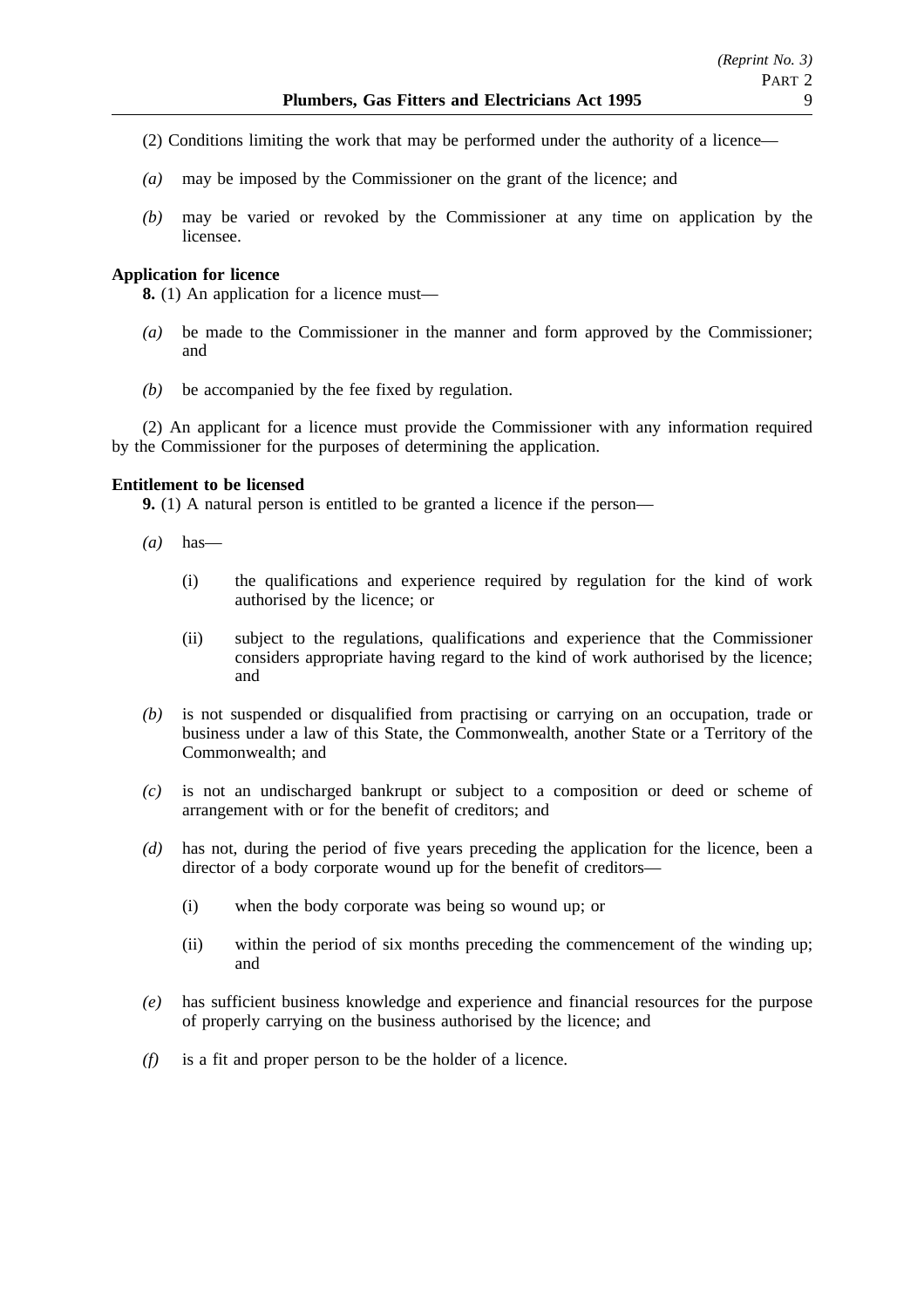- (2) A body corporate is entitled to be granted a licence if—
- *(a)* the body corporate—
	- (i) is not suspended or disqualified from practising or carrying on an occupation, trade or business under a law of this State, the Commonwealth, another State or a Territory of the Commonwealth; and
	- (ii) is not being wound up and is not under official management or in receivership; and
- *(b)* no director of the body corporate—
	- (i) is suspended or disqualified from practising or carrying on an occupation, trade or business under a law of this State, the Commonwealth, another State or a Territory of the Commonwealth; or
	- (ii) has, during the period of five years preceding the application for the licence, been a director of a body corporate wound up for the benefit of creditors—
		- (A) when the body corporate was being so wound up; or
		- (B) within the period of six months preceding the commencement of the winding up; and
- *(c)* the directors of the body corporate together have sufficient business knowledge and experience for the purpose of properly directing the business authorised by the licence; and
- *(d)* the body corporate has sufficient financial resources for the purpose of properly carrying on the business authorised by the licence; and
- *(e)* each director of the body corporate is a fit and proper person to be the director of a body corporate that is the holder of a licence.
- (3) Where, on an application for a licence, the Commissioner—
- *(a)* is not satisfied that the applicant meets requirements as to qualifications, business knowledge, experience or financial resources; but
- *(b)* is satisfied that the applicant proposes to carry on business as a contractor in partnership with a person who does meet those requirements,

the Commissioner may, subject to the other provisions of this section, grant a licence to the applicant subject to the condition that the applicant not carry on business under the licence except in partnership with that person or some other person approved by the Commissioner.

## **Appeals**

**10.** (1) An applicant for a licence may appeal to the Court against a decision of the Commissioner refusing the application.

(2) Subject to subsection (4), an appeal must be instituted within one month of the making of the decision appealed against.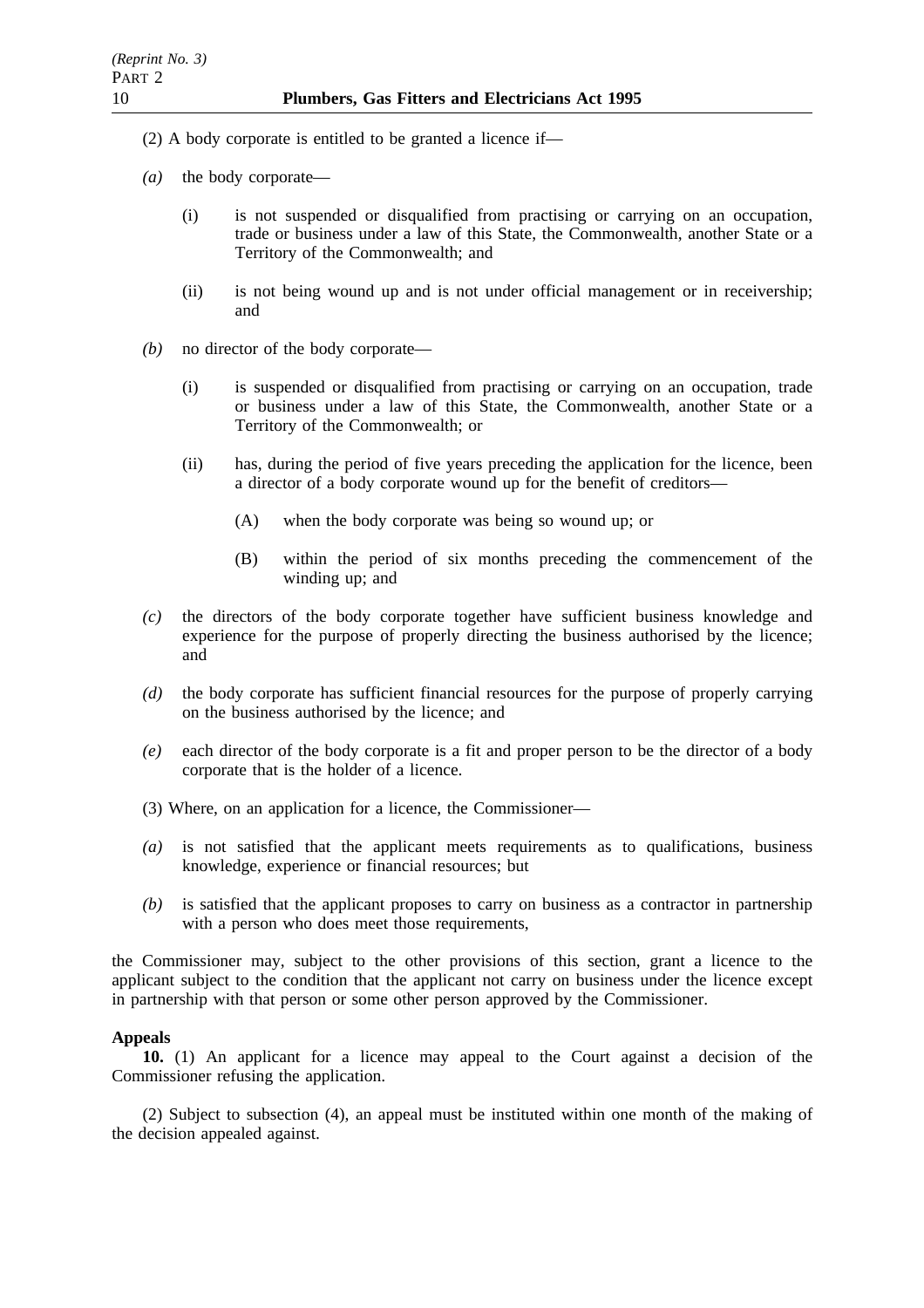(3) The Commissioner must, if so required by the applicant, state in writing the reasons for the Commissioner's decision to refuse the application.

(4) If the reasons of the Commissioner are not given in writing at the time of making the decision and the applicant (within one month of the making of the decision) requires the Commissioner to state the reasons in writing, the time for instituting an appeal runs from the time at which the applicant receives the written statement of those reasons.

\* \* \* \* \* \* \* \* \*

### **Duration of licence and fee and return**

**11.** (1) A licence remains in force (except for any period for which it is suspended) until—

- *(a)* the licence is surrendered or cancelled; or
- *(b)* the licensed contractor dies or, in the case of a licensed body corporate, is dissolved.
- (2) A licensed contractor must, at intervals fixed by regulation—
- *(a)* pay to the Commissioner the fee fixed by regulation; and
- *(b)* lodge with the Commissioner a return in the manner and form required by the Commissioner.

(3) If a licensed contractor fails to pay the fee or lodge the return in accordance with subsection (2), the Commissioner may, by notice in writing, require the contractor to make good the default and, in addition, to pay to the Commissioner the amount fixed by regulation as a penalty for default.

(4) If the licensed contractor fails to comply with the notice within 28 days after service of the notice, the contractor's licence is cancelled.

(5) The Commissioner must notify the contractor in writing of the cancellation of the contractor's licence.

- (6) A licensed contractor may surrender the licence.
- (7) In this section—

"**licensed contractor**" includes a licensed contractor whose licence has been suspended.

### **Licensed contractor's work to be carried out by registered worker**

**12.** A licensed contractor must ensure that plumbing, gas fitting or electrical work performed in the course of the contractor's business is personally carried out by a registered worker authorised to carry out such work.

Maximum penalty: \$20 000.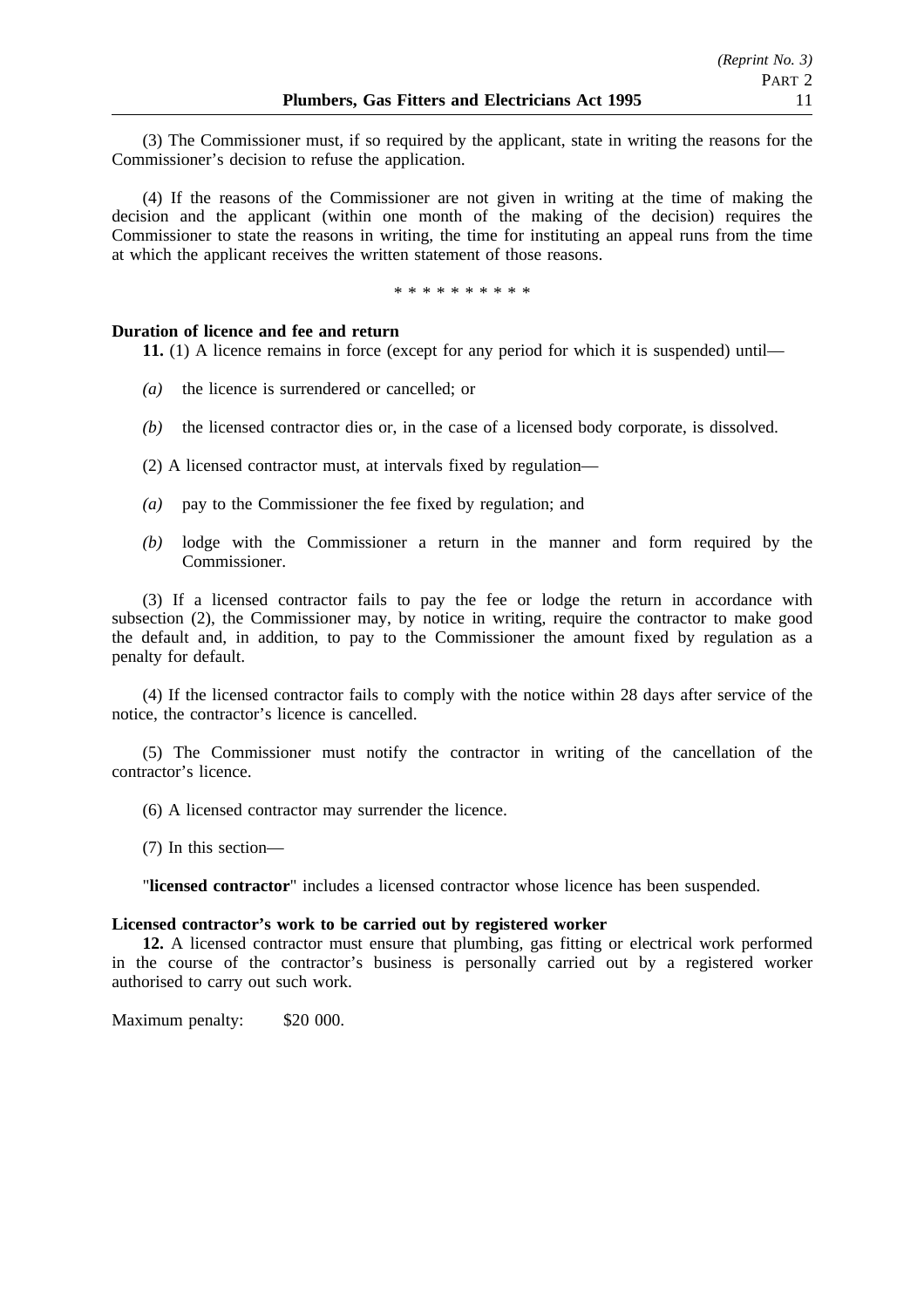### **PART 3 REGISTRATION OF WORKERS**

#### **Obligation of workers to be registered**

**13.** A person must not—

- *(a)* act as a plumbing worker, a gas fitting worker or an electrical worker except as authorised by registration under this Part; or
- *(b)* advertise or otherwise hold himself or herself out as being legally entitled, or qualified or competent, to carry out personally plumbing, gas fitting or electrical work unless authorised to carry out that work by registration under this Part.

Maximum penalty: \$2 500.

#### **Classes of registration**

**14.** (1) There are the following classes of registration for the purposes of this Act:

- *(a)* plumbing workers registration—registration authorising a person to act as a plumbing worker;
- *(b)* gas fitting workers registration—registration authorising a person to act as a gas fitting worker;
- *(c)* electrical workers registration—registration authorising a person to act as an electrical worker;
- *(d)* restricted registration—
	- (i) registration as a plumbing worker subject to conditions limiting the work that may be carried out under the authority of the registration—
		- (A) to water plumbing work;
		- (B) to sanitary plumbing work;
		- (C) to draining work;
		- (D) in any other way;
	- (ii) registration as a gas fitting worker subject to conditions limiting (in any way) the work that may be carried out under the authority of the registration;
	- (iii) registration as an electrical worker subject to conditions limiting (in any way) the work that may be carried out under the authority of the registration.
- (2) Conditions limiting the work that may be carried out under the authority of registration—
- *(a)* may be imposed by the Commissioner on the grant of the registration; and
- *(b)* may be varied or revoked by the Commissioner at any time on application by the registered worker.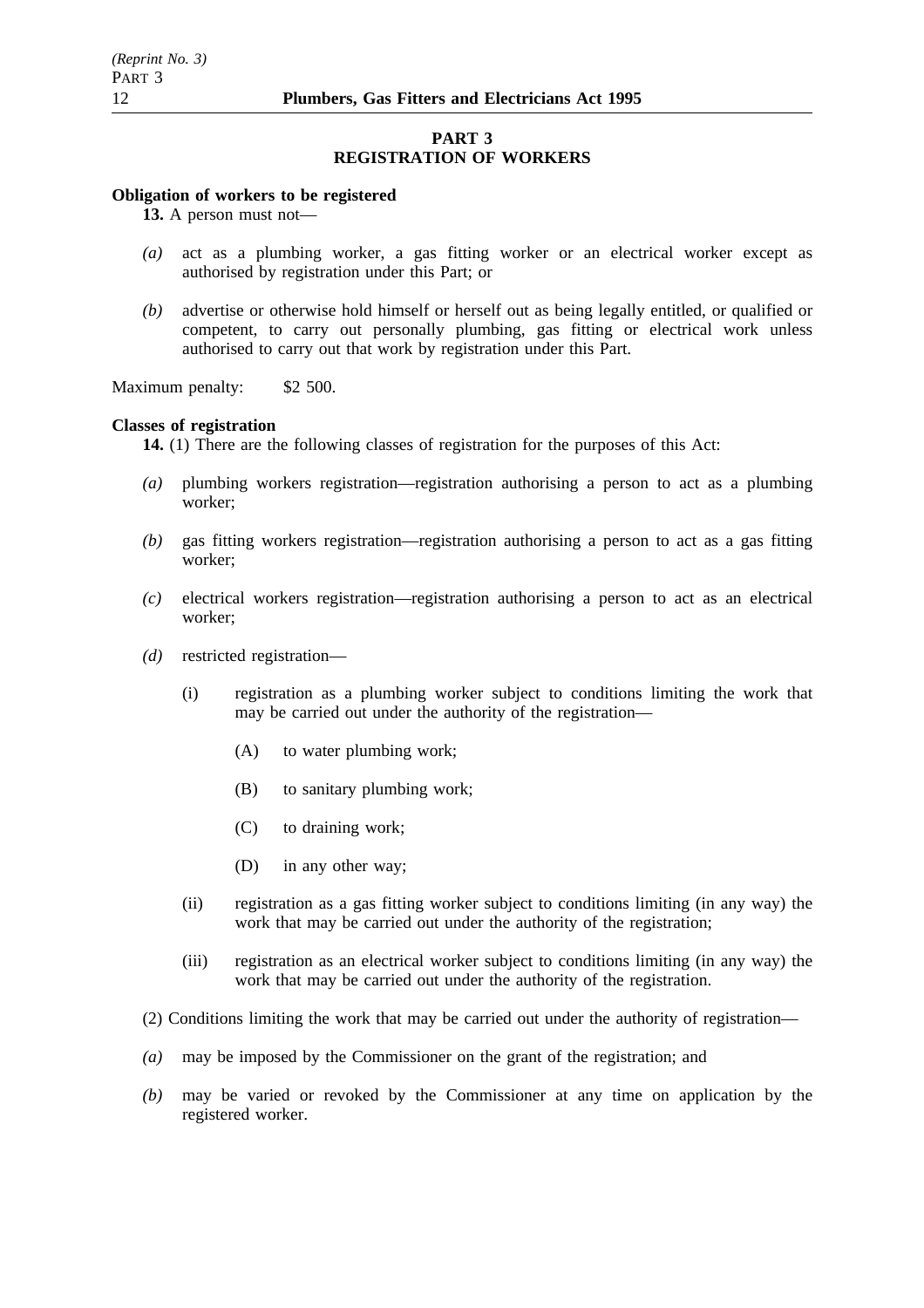### **Application for registration**

**15.** An application for registration must—

- *(a)* be made to the Commissioner in the manner and form approved by the Commissioner; and
- *(b)* be accompanied by the fee fixed by regulation.

### **Entitlement to be registered**

**16.** A natural person is entitled to be registered if the person has—

- *(a)* the qualifications and experience required by regulation for the kind of work authorised by the registration; or
- *(b)* subject to the regulations, qualifications and experience that the Commissioner considers appropriate having regard to the kind of work authorised by the registration.

### **Appeals**

**17.** (1) An applicant for registration may appeal to the Court against a decision of the Commissioner refusing the application.

(2) Subject to subsection (4), an appeal must be instituted within one month of the making of the decision appealed against.

(3) The Commissioner must, if so required by the applicant, state in writing the reasons for the Commissioner's decision to refuse the application.

(4) If the reasons of the Commissioner are not given in writing at the time of making the decision and the applicant (within one month of the making of the decision) requires the Commissioner to state the reasons in writing, the time for instituting an appeal runs from the time at which the applicant receives the written statement of those reasons.

\*\*\*\*\*\*\*\*\*\*

### **Duration of registration and fee and return**

**18.** (1) Registration remains in force (except for any period for which it is suspended) until—

- *(a)* the registration is surrendered or cancelled; or
- *(b)* the registered worker dies.
- (2) A registered worker must, at intervals fixed by regulation—
- *(a)* pay to the Commissioner the fee fixed by regulation; and
- *(b)* lodge with the Commissioner a return in the manner and form required by the Commissioner.

(3) If a registered worker fails to pay the fee or lodge the return in accordance with subsection (2), the Commissioner may, by notice in writing, require the worker to make good the default and, in addition, to pay to the Commissioner the amount fixed by regulation as a penalty for default.

(4) If the registered worker fails to comply with the notice within 28 days after service of the notice, his or her registration is cancelled.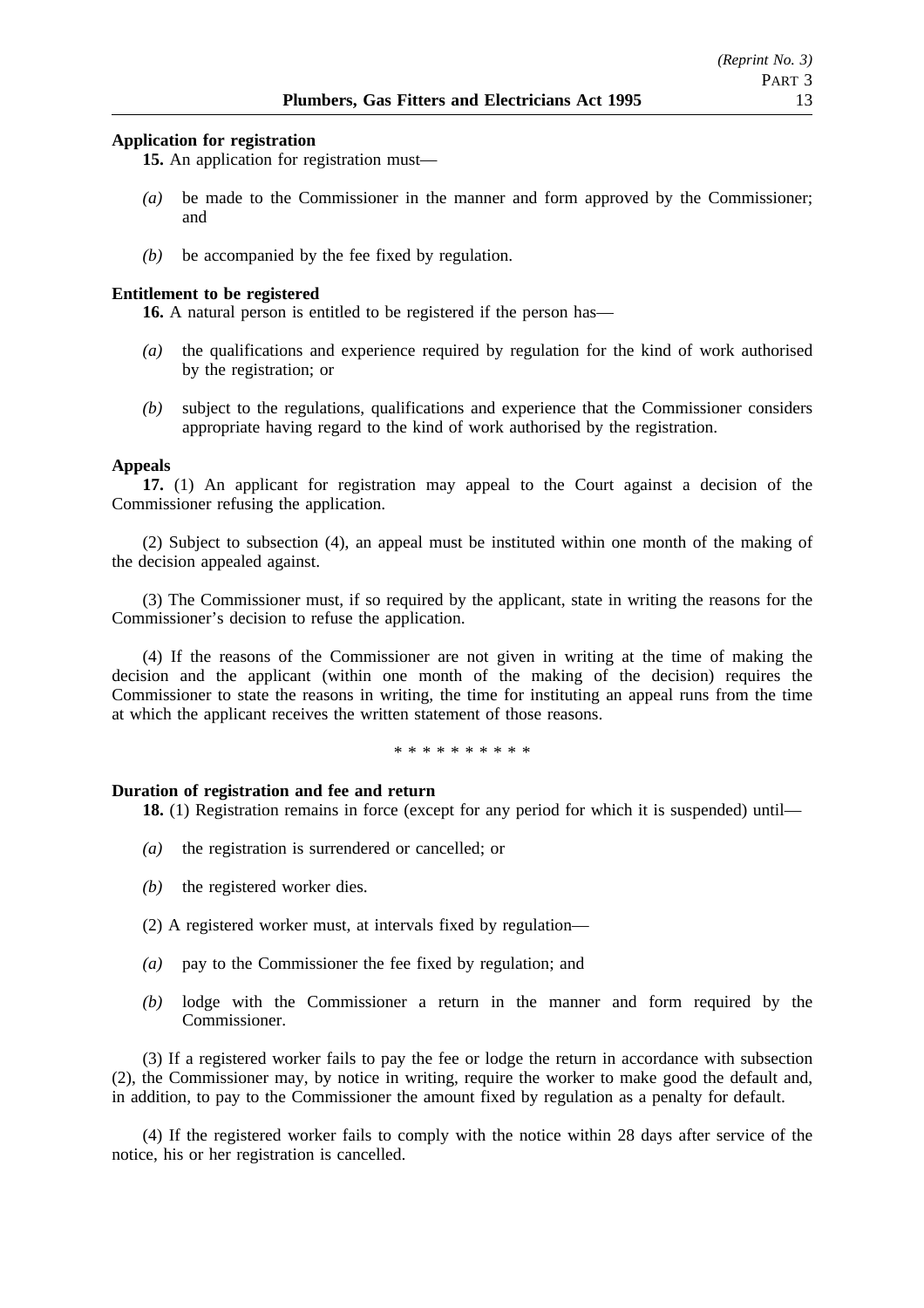(5) The Commissioner must notify the worker in writing of the cancellation of his or her registration.

(6) A registered worker may surrender his or her registration.

(7) In this section—

"**registered worker**" includes a registered worker whose registration has been suspended.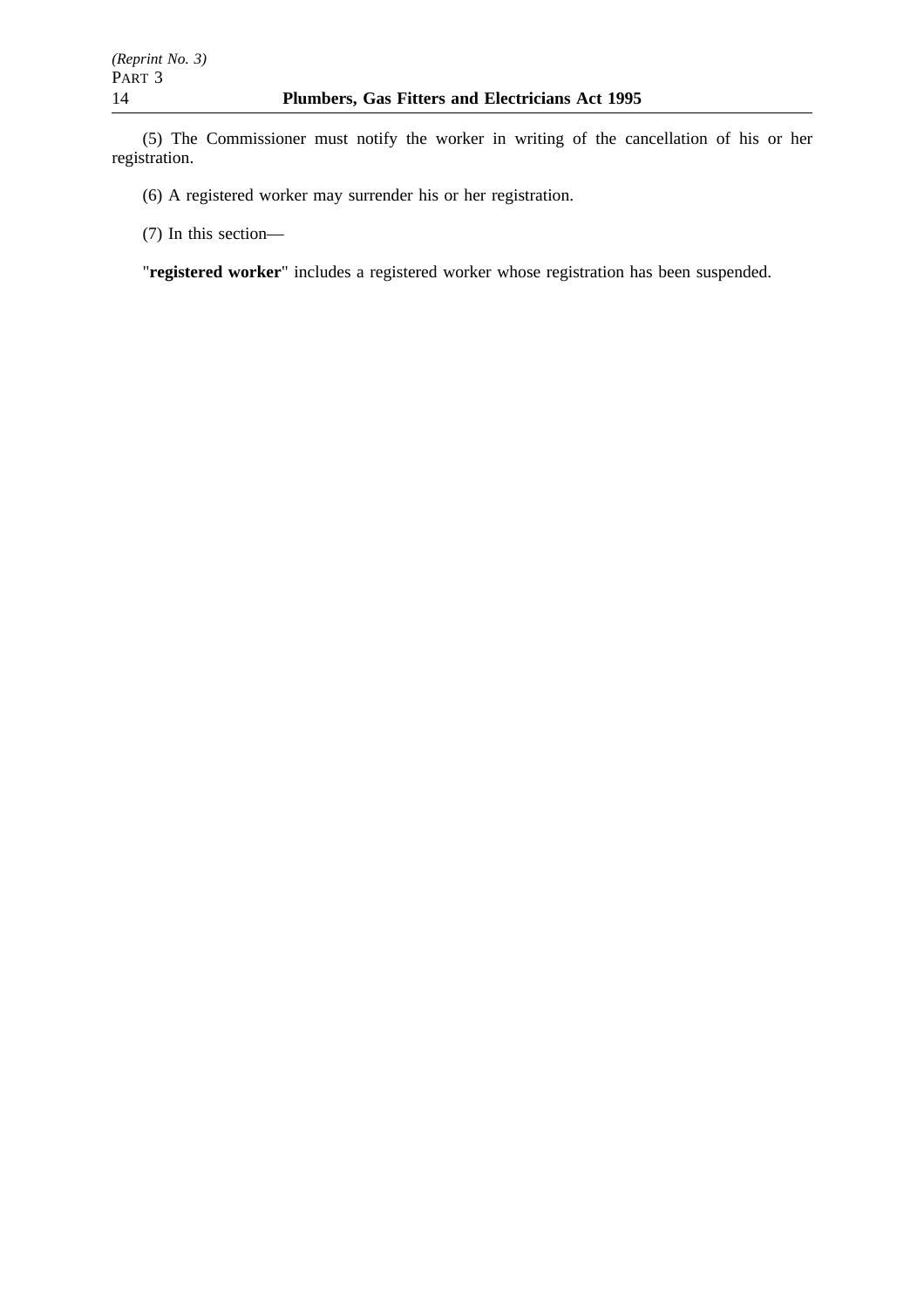# **PART 4 DISCIPLINE**

### **Interpretation of Part**

**19.** In this Part—

"**contractor**" includes—

- *(a)* a former contractor; and
- *(b)* a person licensed as a contractor, whether or not carrying on business as a contractor; and
- *(c)* a person formerly licensed as a contractor;

"**director**" of a body corporate includes a former director of a body corporate;

"**worker**" includes—

- *(a)* a former worker; and
- *(b)* a person registered as a worker whether or not acting as a worker; and
- *(c)* a person formerly registered as a worker.

### **Cause for disciplinary action**

**20.** (1) There is proper cause for disciplinary action against a contractor if—

- *(a)* licensing of the contractor was improperly obtained; or
- *(b)* the contractor has acted contrary to an assurance accepted by the Commissioner under the *Fair Trading Act 1987*; or
- *(c)* the contractor or another person has acted contrary to this Act or otherwise unlawfully, or improperly, negligently or unfairly, in the course of conducting, or being employed or otherwise engaged in, the business of the contractor; or
- *(d)* events have occurred such that the contractor would not be entitled to be licensed as a contractor if the contractor were to apply for a licence.
- (2) There is proper cause for disciplinary action against a worker if—
- *(a)* registration of the worker was improperly obtained; or
- *(b)* the worker has acted unlawfully, improperly, negligently or unfairly in the course of acting as a worker.

(3) Disciplinary action may be taken against each director of a body corporate that is a contractor if there is proper cause for disciplinary action against the body corporate.

(4) Disciplinary action may not be taken against a person in relation to the act or default of another if that person could not reasonably be expected to have prevented the act or default.

(5) This section applies in relation to conduct occurring before or after the commencement of this Act.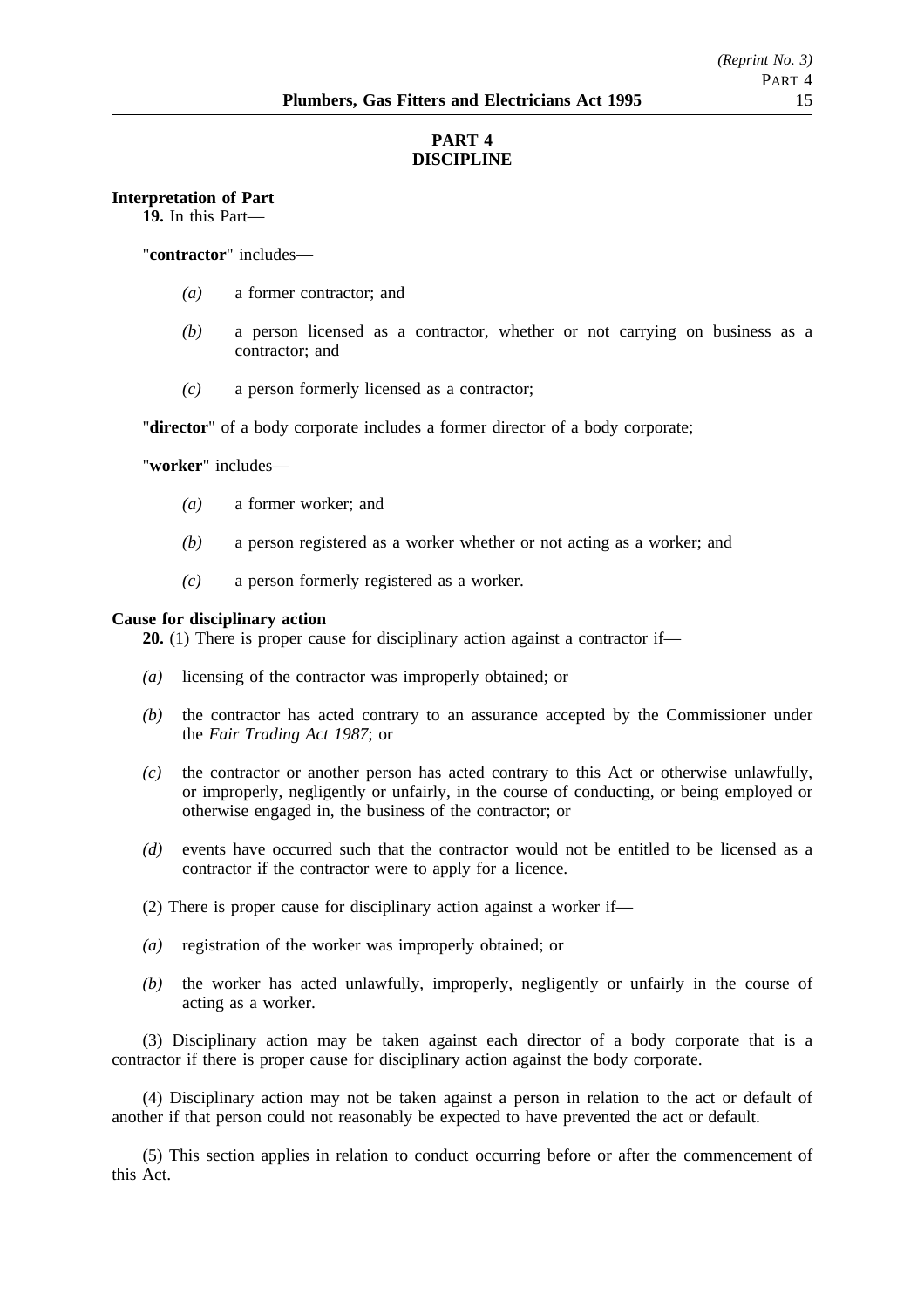### **Complaints**

**21.** The Commissioner or any other person may lodge with the Court a complaint setting out matters that are alleged to constitute grounds for disciplinary action under this Part.

#### **Hearing by Court**

**22.** (1) On the lodging of a complaint, the Court may conduct a hearing for the purpose of determining whether the matters alleged in the complaint constitute grounds for disciplinary action under this Part.

- (2) Without limiting the usual powers of the Court, the Court may during the hearing—
- *(a)* allow an adjournment to enable the Commissioner to investigate or further investigate matters to which the complaint relates; and
- *(b)* allow the modification of the complaint or additional allegations to be included in the complaint subject to any conditions as to adjournment and notice to parties and other conditions that the Court may think fit to impose.

#### **Participation of assessors in disciplinary proceedings**

**23.** In any proceedings under this Part, the Court will, if a Judge of the Court so determines, sit with assessors selected in accordance with schedule 1.

#### **Disciplinary action**

**24.** (1) On the hearing of a complaint, the Court may, if it is satisfied on the balance of probabilities that there is proper cause for taking disciplinary action against the person to whom the complaint relates, by an order or orders do one or more of the following:

- *(a)* reprimand the person;
- *(b)* impose a fine not exceeding \$20 000 on the person;
- *(c)* in the case of a person who is licensed as a contractor or registered as a worker—
	- (i) impose conditions or further conditions on the licence or registration;
	- (ii) suspend the licence or registration for a specified period or until the fulfilment of stipulated conditions or until further order;
	- (iii) cancel the licence or registration;
- *(d)* disqualify the person from being licensed or registered under this Act;
- *(e)* prohibit the person from being employed or otherwise engaged in the business of a contractor;
- *(f)* prohibit the person from being a director of a body corporate that is a contractor.
- (2) The Court may—
- *(a)* stipulate that a disqualification or prohibition is to apply—
	- (i) permanently; or
	- (ii) for a specified period; or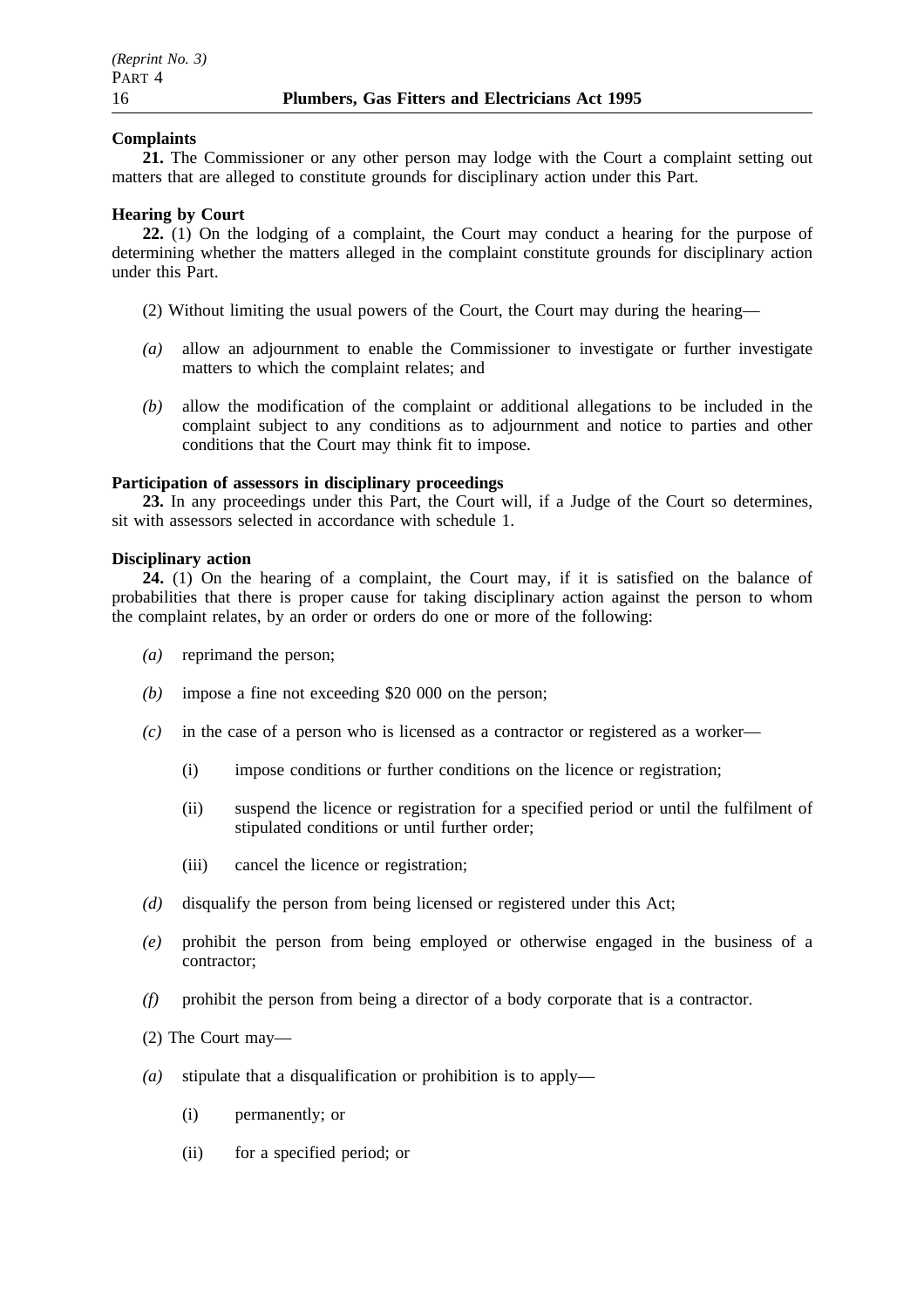- (iii) until the fulfilment of stipulated conditions; or
- (iv) until further order; or
- *(b)* stipulate that an order relating to a person is to have effect at a specified future time.

 $(3)$  If—

- *(a)* a person has been found guilty of an offence; and
- *(b)* the circumstances of the offence form, in whole or in part, the subject matter of the complaint,

the person is not liable to a fine under this section in respect of conduct giving rise to the offence.

### **Contravention of orders**

**25.** If a person—

- *(a)* is employed or otherwise engages in the business of a contractor; or
- *(b)* becomes a director of a body corporate that is a contractor,

in contravention of an order of the Court, that person and the contractor are each guilty of an offence.

Maximum penalty: \$35 000 or imprisonment for 6 months.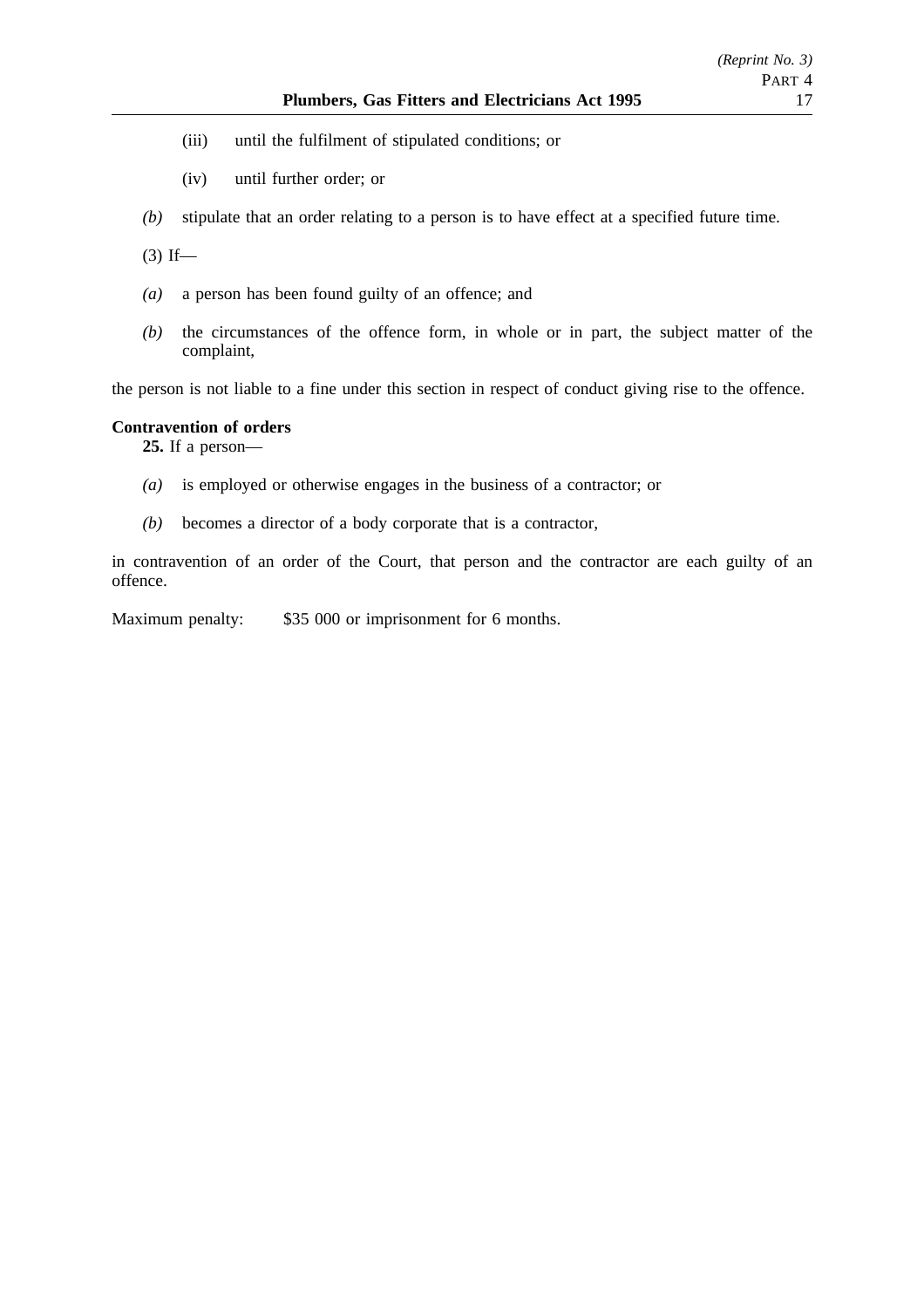### **PART 5 ADVISORY PANELS**

#### **Advisory panels**

**26.** (1) The Minister must establish the following panels in accordance with the regulations:

- *(a)* an advisory panel for plumbing and gas fitting; and
- *(b)* an advisory panel for electrical work.

(2) An advisory panel established for plumbing and gas fitting will have the following functions:

- *(a)* to advise the Commissioner in respect of licensing and registration of plumbing or gas fitting contractors and workers;
- *(b)* to advise and assist the Commissioner with respect to competency within the plumbing or gas fitting industries and the assessment of plumbing or gas fitting work;
- *(c)* to enquire into and report to the Minister or the Commissioner on any other matter referred to it by the Minister or Commissioner relating to plumbing or gas fitting work or the administration of this Act;
- *(d)* any function that the panel is requested or required to perform by an authority responsible for regulation of technical or safety aspects of the plumbing or gas fitting industries;
- *(e)* any other functions prescribed by regulation or prescribed by or under any other Act.
- (3) An advisory panel established for electrical work will have the following functions:
- *(a)* to advise the Commissioner in respect of licensing and registration of electrical contractors and workers;
- *(b)* to advise and assist the Commissioner with respect to competency within the electrical industry and the assessment of electrical work;
- *(c)* to enquire into and report to the Minister or the Commissioner on any other matter referred to it by the Minister or Commissioner relating to electrical work or the administration of this Act;
- *(d)* any function that the panel is requested or required to perform by an authority responsible for regulation of technical or safety aspects of the electrical industry;
- *(e)* any other functions prescribed by regulation or prescribed by or under any other Act.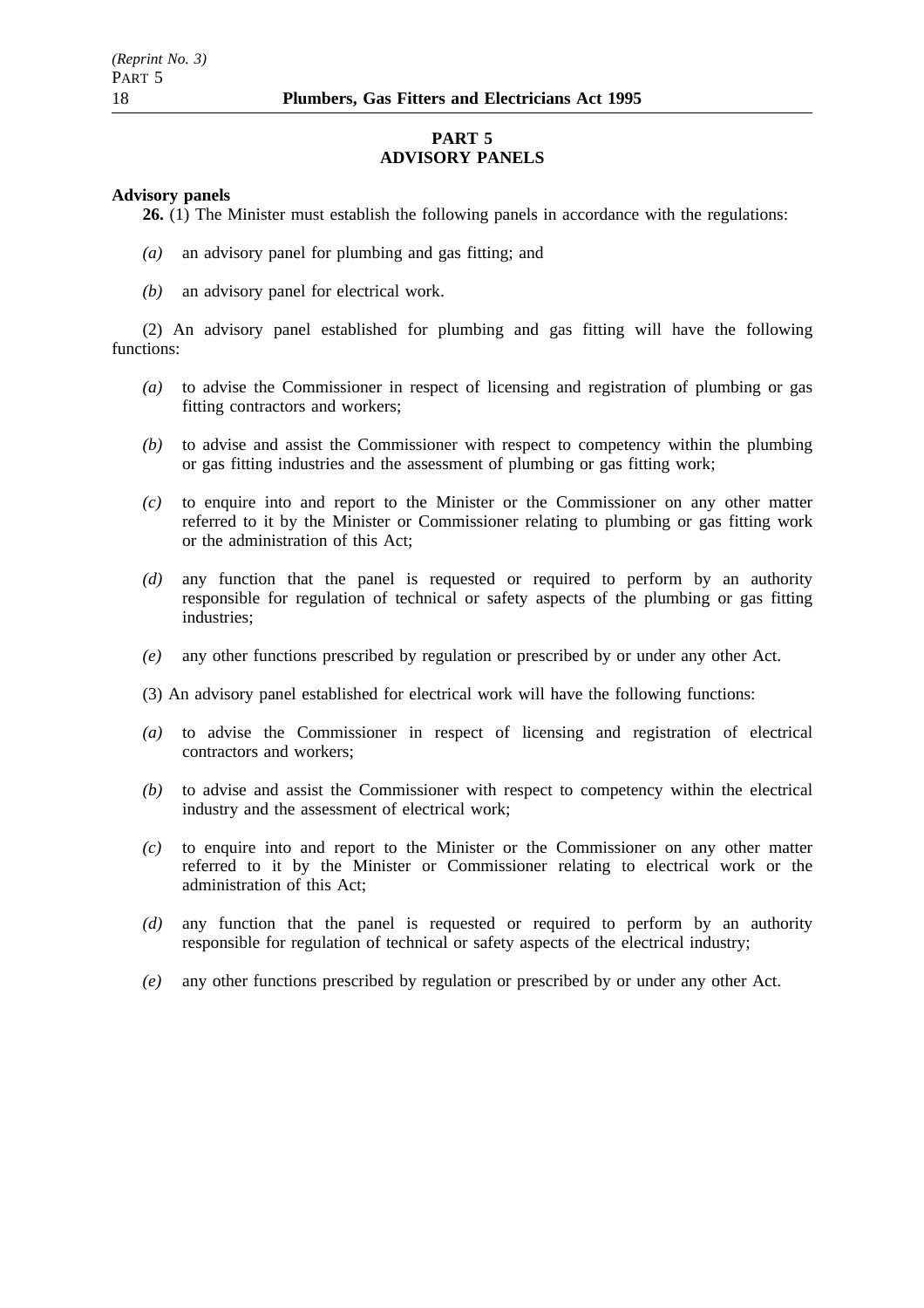# **PART 6 MISCELLANEOUS**

### **Delegations**

**27.** (1) The Commissioner may delegate any of the Commissioner's functions or powers under this Act—

- *(a)* to a person employed in the Public Service; or
- *(b)* to the person for the time being holding a specified position in the Public Service; or
- *(c)* to any other person under an agreement under this Act between the Commissioner and an organisation representing the interests of persons affected by this Act.

(2) The Minister may delegate any of the Minister's functions or powers under this Act (except the power to direct the Commissioner).

- (3) A delegation under this section—
- *(a)* must be in writing; and
- *(b)* may be conditional or unconditional; and
- *(c)* is revocable at will; and
- *(d)* does not prevent the delegator from acting in any matter.

### **Agreement with professional organisation**

**28.** (1) The Commissioner may, with the approval of the Minister, make an agreement with an organisation representing the interests of persons affected by this Act under which the organisation undertakes a specified role in the administration or enforcement of this Act.

- (2) The agreement—
- *(a)* must be in writing and executed by the Commissioner and the organisation; and
- *(b)* may contain delegations by the Commissioner of functions or powers under this Act or the *Fair Trading Act 1987*; and
- *(c)* must set out any conditions governing the performance or exercise of functions or powers conferred on the organisation; and
- *(d)* must make provision for the variation and termination of the agreement by the Commissioner with the approval of the Minister or the organisation.

(3) The Commissioner may not delegate any of the following for the purposes of the agreement:

- *(a)* functions or powers under Part 2 or 3;
- *(b)* power to request the Commissioner of Police to investigate and report on matters under this Part;
- *(c)* power to commence a prosecution for an offence against this Act.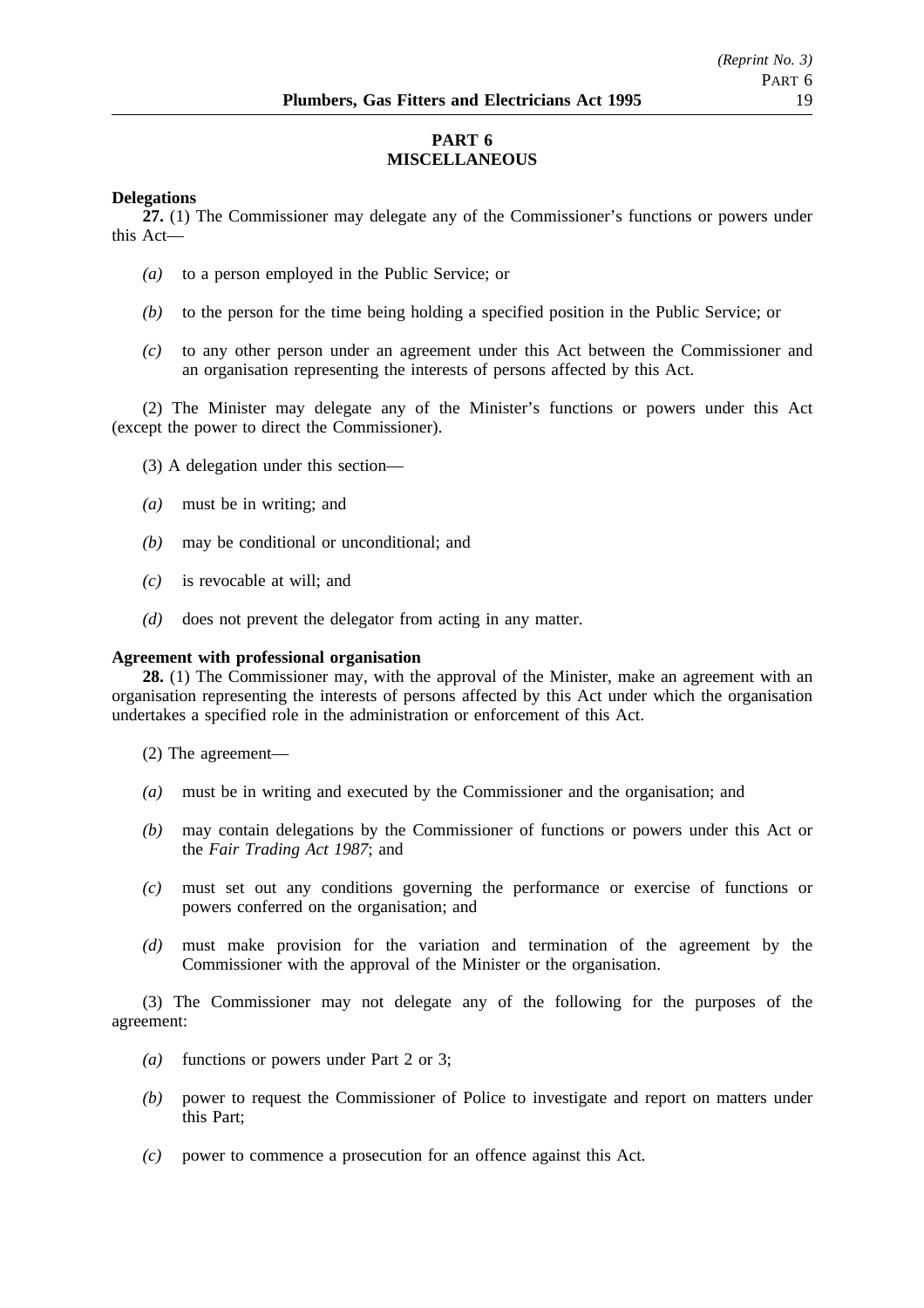- (4) A delegation by the Commissioner for the purposes of the agreement—
- *(a)* has effect subject to the conditions specified in the agreement; and
- *(b)* may be varied or revoked by the Commissioner in accordance with the terms of the agreement; and
- *(c)* does not prevent the Commissioner from acting in any matter.

(5) The Minister must, within six sitting days after the making of the agreement, cause a copy of the agreement to be laid before both Houses of Parliament.

### **Exemptions**

**29.** (1) The Minister may, on application by a person, exempt the person from compliance with a specified provision of this Act.

- (2) An exemption is subject to the conditions (if any) imposed by the Minister.
- (3) The Minister may, at his or her discretion, vary or revoke an exemption.
- (4) The grant or a variation or revocation of an exemption must be notified in the *Gazette*.

### **Registers**

**30.** (1) The Commissioner must keep—

- *(a)* a register of persons licensed as contractors; and
- *(b)* a register of persons registered as workers.
- (2) The Commissioner must record on the register—
- *(a)* disciplinary action taken against a person under this Act; and
- *(b)* a note of any assurance accepted by the Commissioner under the *Fair Trading Act 1987* in relation to a licensed contractor.
- (3) A person may inspect a register on payment of the fee fixed by regulation.

### **Commissioner and proceedings before Court**

**31.** (1) The Commissioner is entitled to be joined as a party to any proceedings of the Court under this Act.

(2) The Commissioner may appear personally in any such proceedings or may be represented at the proceedings by counsel or a person employed in the Public Service.

### **False or misleading information**

**32.** A person must not make a statement that is false or misleading in a material particular (whether by reason of the inclusion or omission of any particular) in any information provided, or record kept, under this Act.

Maximum penalty:

- *(a)* If the person made the statement knowing that it was false or misleading—\$10 000.
- *(b)* In any other case—\$2 500.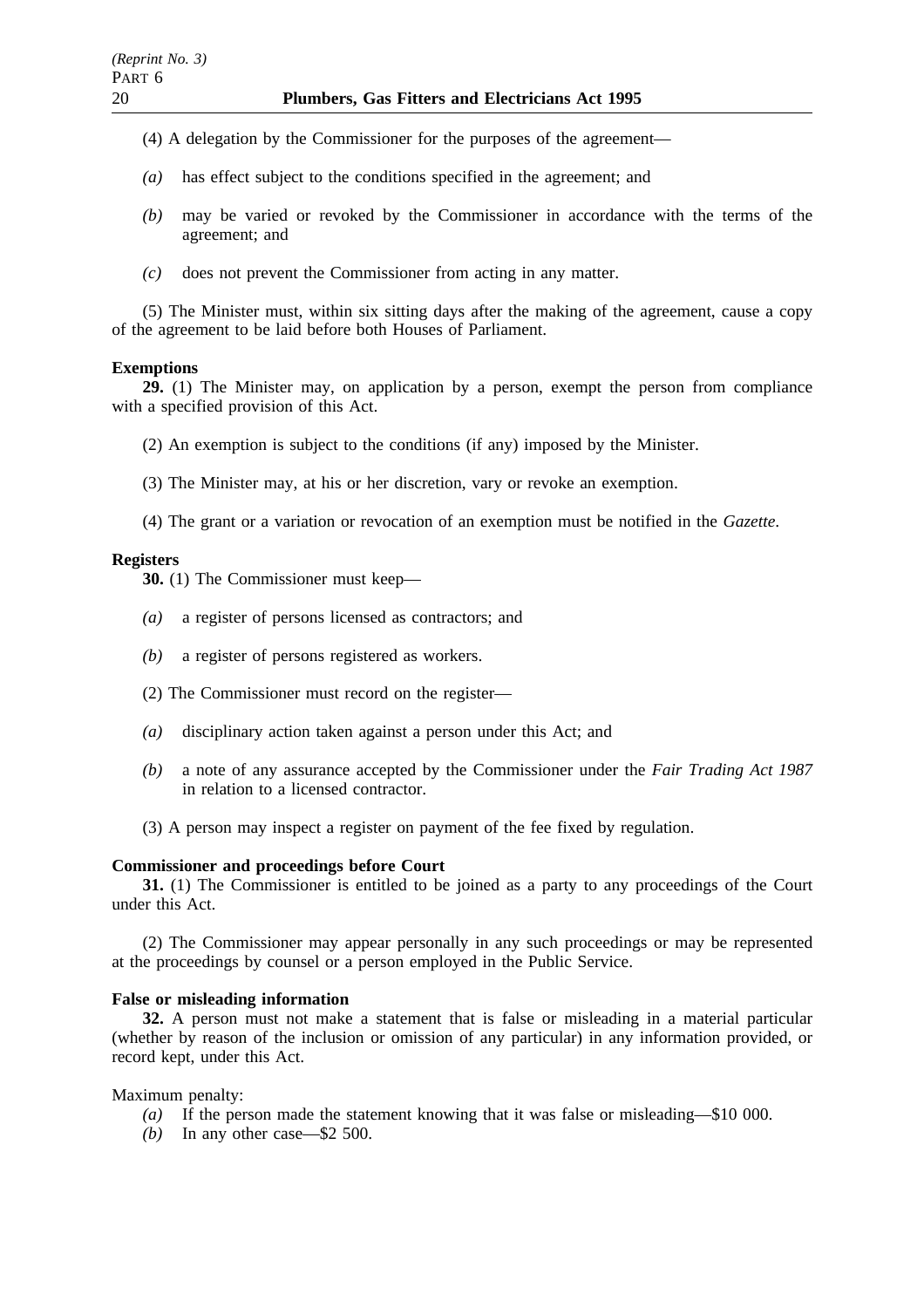#### **Name in which contractor may carry on business**

**33.** A licensed contractor must not carry on business as a contractor except in the name in which the contractor is licensed or in a business name registered by the contractor under the *Business Names Act 1963* of which the Commissioner has been given prior notice in writing.

| Maximum penalty: | \$2 500. |
|------------------|----------|
| Expiation fee:   | \$80.    |

#### **Statutory declaration**

**34.** Where a person is required to provide information to the Commissioner, the Commissioner may require the information to be verified by statutory declaration and, in that event, the person will not be taken to have provided the information as required unless it has been verified in accordance with the requirements of the Commissioner.

#### **Investigations**

**35.** The Commissioner of Police must, at the request of the Commissioner, investigate and report on any matter relevant to—

- *(a)* the determination of an application under this Act; or
- *(b)* a matter that might constitute proper cause for disciplinary action under this Act.

#### **General defence**

**36.** It is a defence to a charge of an offence against this Act if the defendant proves that the offence was not committed intentionally and did not result from any failure on the part of the defendant to take reasonable care to avoid the commission of the offence.

### **Liability for act or default of officer, employee or agent**

**37.** For the purposes of this Act, an act or default of an officer, employee or agent of a person carrying on a business will be taken to be an act or default of that person unless it is proved that the officer, employee or agent acted outside the scope of his or her actual, usual and ostensible authority.

#### **Offences by bodies corporate**

**38.** Where a body corporate is guilty of an offence against this Act, each director of the body corporate is, subject to the general defence under this Part, guilty of an offence and liable to the same penalty as may be imposed for the principal offence.

### **Continuing offence**

**39.** (1) A person convicted of an offence against a provision of this Act in respect of a continuing act or omission—

- *(a)* is liable, in addition to the penalty otherwise applicable to the offence, to a penalty for each day during which the act or omission continued of not more than one-tenth of the maximum penalty prescribed for that offence; and
- *(b)* is, if the act or omission continues after the conviction, guilty of a further offence against the provision and liable, in addition to the penalty otherwise applicable to the further offence, to a penalty for each day during which the act or omission continued after the conviction of not more than one-tenth of the maximum penalty prescribed for the offence.

(2) Where an offence consists of an omission to do something that is required to be done, the omission will be taken to continue for as long as the thing required to be done remains undone after the end of the period for compliance with the requirement.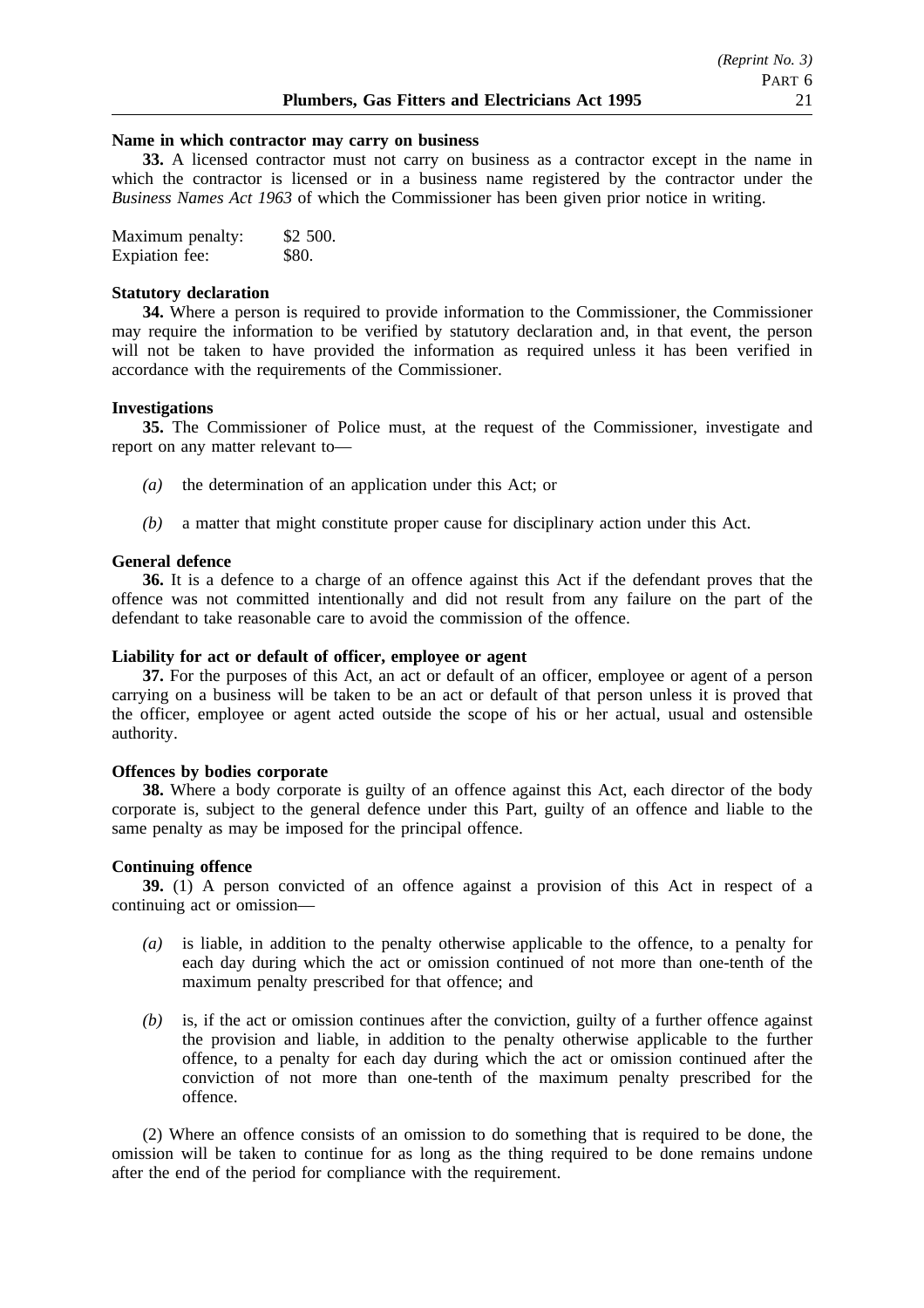#### **Prosecutions**

- **40.** (1) Proceedings for an offence against this Act must be commenced—
- *(a)* in the case of an expiable offence—within the time limits prescribed for expiable offences by the *Summary Procedure Act 1921*;
- *(b)* in any other case—within 2 years of the date on which the offence is alleged to have been committed or, with the authorisation of the Minister, at a later time within 5 years of that date.
- (2) A prosecution for an offence against this Act cannot be commenced except by—
- *(a)* the Commissioner; or
- *(b)* an authorised officer under the *Fair Trading Act 1987*; or
- *(c)* a person who has the consent of the Minister to commence the prosecution.

(3) In any proceedings, an apparently genuine document purporting to be a certificate of the Minister certifying authorisation of, or consent to, a prosecution for an offence against this Act will be accepted, in the absence of proof to the contrary, as proof of the authorisation or consent.

### **Evidence**

**41.** In any proceedings, an apparently genuine document purporting to be a certificate of the Commissioner certifying—

- *(a)* that a person was or was not licensed as a contractor on a specified date; or
- *(b)* that a person was or was not registered as a worker on a specified date,

will be accepted, in the absence of proof to the contrary, as proof of the matters so certified.

### **Service of documents**

**42.** (1) Subject to this Act, a notice or document required or authorised by this Act to be given to or served on a person may—

- *(a)* be served on the person personally; or
- *(b)* be posted in an envelope addressed to the person—
	- (i) at the person's last known address; or
	- (ii) where the person is a licensed contractor or registered worker—at the person's address for service; or
- *(c)* where the person is a licensed contractor—be left for the person at the address for service with someone apparently over the age of 16 years; or
- *(d)* be transmitted by facsimile transmission to a facsimile number provided by the person (in which case the notice or document will be taken to have been given or served at the time of transmission).

(2) The address for service of a licensed contractor or registered worker is the address of which the Commissioner has been last notified in writing by the contractor or worker as the contractor's or worker's address for service.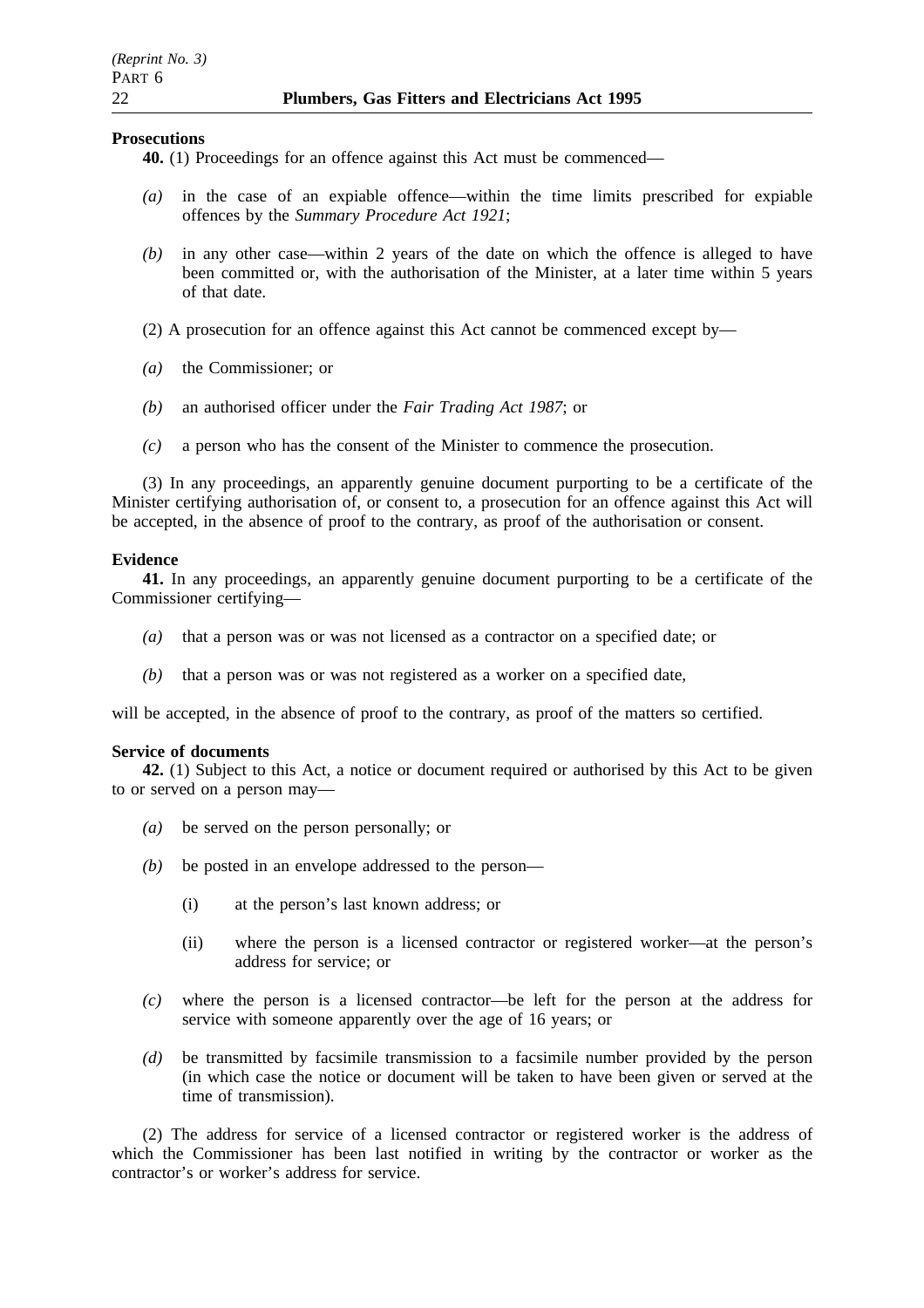#### **Annual report**

**43.** (1) The Commissioner must, on or before 31 October in each year, submit to the Minister a report on the administration of this Act during the period of 12 months ending on the preceding 30 June.

(2) The Minister must, within six sitting days after receipt of the report, cause a copy of the report to be laid before each House of Parliament.

#### **Regulations**

**44.** (1) The Governor may make such regulations as are contemplated by, or necessary or expedient for the purposes of, this Act.

- (2) Without limiting the generality of subsection (1), the regulations may—
- *(a)* require licensed contractors or registered workers to comply with a code of conduct or practice;
- *(b)* fix fees to be paid in respect of any matter under this Act and provide for the recovery, refund, waiver or reduction of such fees;
- *(c)* exempt (conditionally or unconditionally) classes of persons or activities from the application of this Act or specified provisions of this Act;
- *(d)* impose a penalty (not exceeding \$2 500) for contravention of, or non-compliance with, a regulation;
- *(e)* fix expiation fees, not exceeding \$210, for alleged offences against the regulations.
- (3) Regulations under this Act—
- *(a)* may be of general application or limited application;
- *(b)* may make different provision according to the matters or circumstances to which they are expressed to apply;
- *(c)* may provide that a matter or thing in respect of which regulations may be made is to be determined according to the discretion of the Commissioner or the Minister.

(4) The regulations may operate by reference to a specified code as in force at a specified time or as in force from time to time.

(5) If a code is referred to in the regulations—

- *(a)* a copy of the code must be kept available for inspection by members of the public, without charge and during normal office hours, at an office determined by the Minister; and
- *(b)* evidence of the contents of the code may be given in any legal proceedings by production of a document apparently certified by the Minister to be a true copy of the code.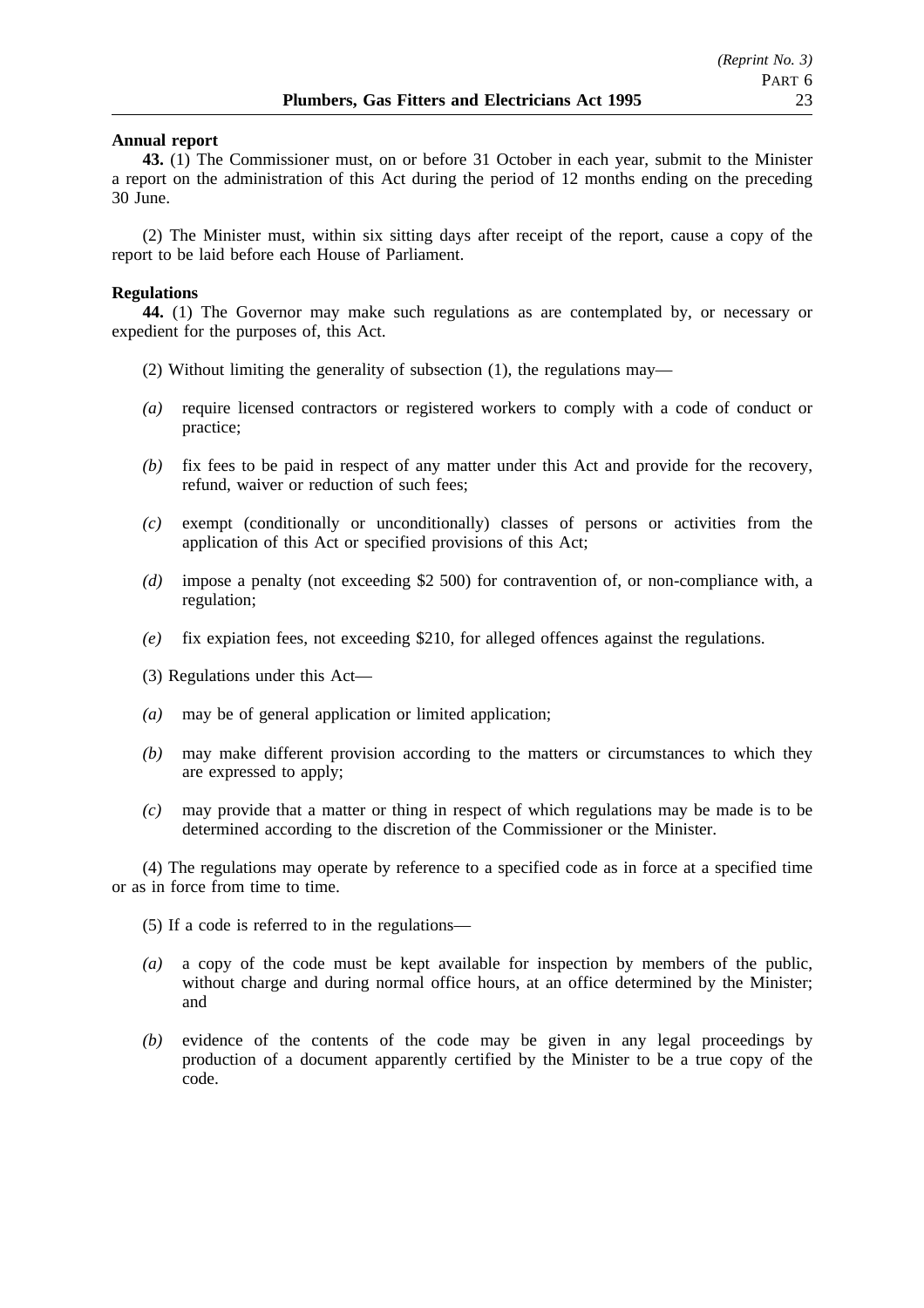#### **SCHEDULE 1**

*Appointment and Selection of Assessors for Court*

(1) The Minister must establish a panel of persons who may sit as assessors consisting of persons representative of persons involved in work regulated under this Act.

(2) The Minister must establish a panel of persons who may sit as assessors consisting of persons representative of members of the public who deal with persons referred to in subclause (1).

(3) A member of a panel is to be appointed by the Minister for a term of office not exceeding three years and on conditions determined by the Minister and specified in the instrument of appointment.

(4) A member of a panel is, on the expiration of a term of office, eligible for reappointment.

(5) Subject to subclause (6), if assessors are to sit with the Court in proceedings under Part 4, a Judge of the Court on the complaint must select one member from each of the panels to sit with the Court in the proceedings.

(6) A member of a panel who has a personal or a direct or indirect pecuniary interest in a matter before the Court is disqualified from participating in the hearing of the matter.

(7) If an assessor dies or is for any reason unable to continue with any proceedings, the Court constituted of the judicial officer who is presiding at the proceedings and the other assessor may, if the judicial officer so determines, continue and complete the proceedings.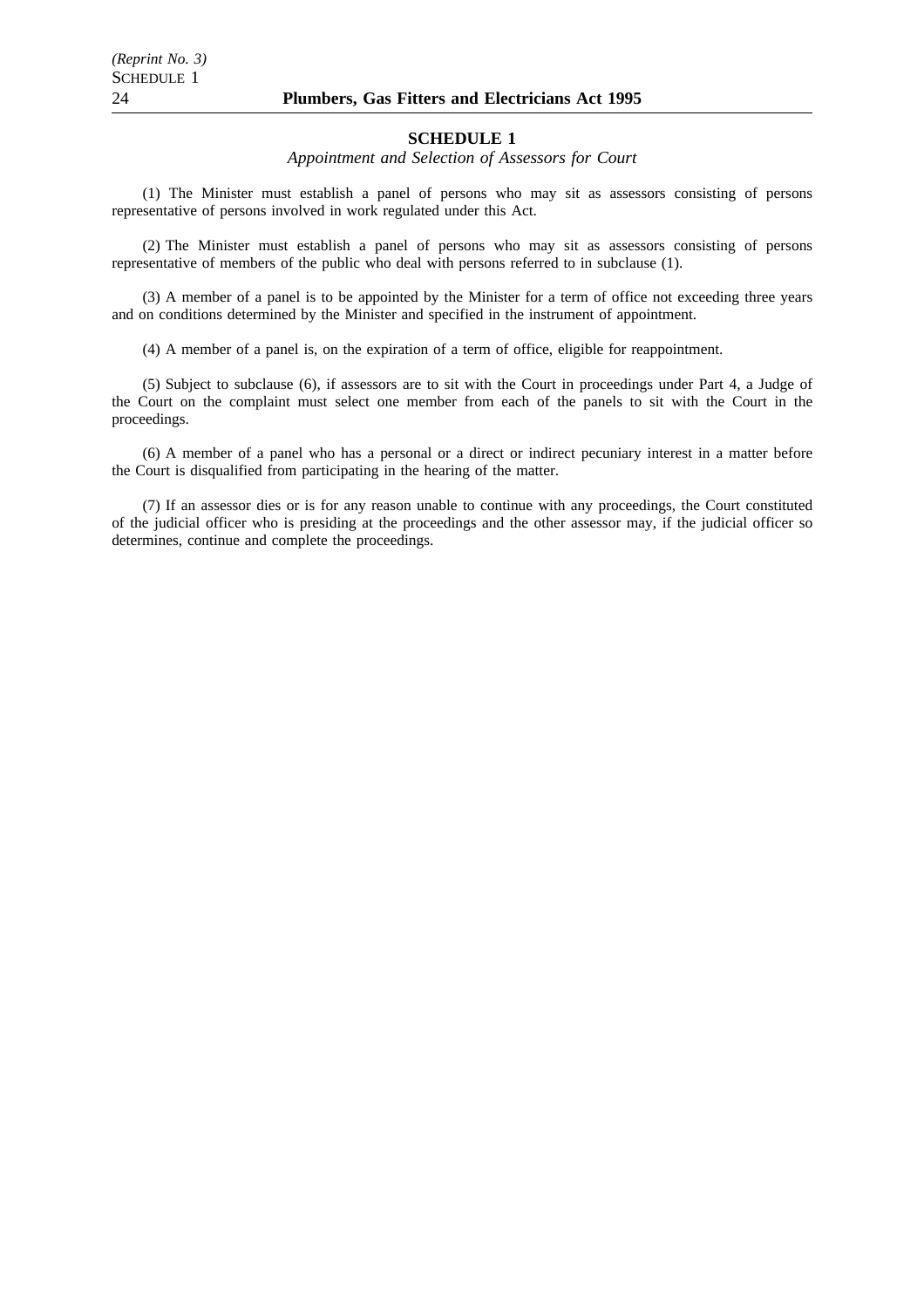#### **SCHEDULE 2**

*Repeal and Transitional Provisions*

#### **Repeal**

**1.** The following are repealed:

- *(a)* the *Electrical Workers and Contractors Licensing Act 1966*;
- *(b)* section 28 of the *Gas Act 1988*;
- *(c)* section 17B of the *Sewerage Act 1929*;
- *(d)* paragraph XIV of section 10(1) of the *Waterworks Act 1932*.

#### **Transitional**

**2.** (1) In this clause—

"**former provisions**" means—

- *(a)* the *Electrical Workers and Contractors Licensing Act 1966*;
- *(b)* section 28 of the *Gas Act 1988*;
- *(c)* section 17B of the *Sewerage Act 1929*;
- *(d)* paragraph XIV of section 10(1) of the *Waterworks Act 1932*;
- *(e)* regulations under any of the above Acts or provisions.

(2) Despite the other provisions of this Act but subject to this clause, the Commissioner must grant to a person holding a licence, registration or other authority under the former provisions immediately before the commencement of this Act a licence or registration of such a class and subject to such conditions as may be required to authorise the person to continue to carry on the business or carry out the work that was authorised by the licence, registration or other authority under the former provisions.

- $(3)$  A licence or registration to be granted to a person under subclause  $(2)$  may be granted—
- *(a)* without any requirement for an application to be made or a fee to be paid; and
- *(b)* at any time before the date that was fixed under the former provisions as the next date of expiry of the licence, registration or other authority held by the person under the former provisions immediately before the commencement of this Act; and
- *(c)* so as to have effect from a date specified by the Commissioner.

(4) Until a licence or registration is granted under this clause to a person referred to in subclause (2), the licence, registration or other authority held by the person under the former provisions continues in force, subject to this Act, as if it were a licence or registration (as the case may require) under this Act authorising the person to carry on the business or carry out the work that was authorised by the licence, registration or other authority under the former provisions.

(5) Despite the other provisions of this Act, a person granted a licence or registration under this clause is not required to pay an annual licence fee or registration fee or lodge an annual return until the date that was fixed under the former provisions as the next date of expiry of the licence, registration or other authority held by the person under the former provisions immediately before the commencement of this Act.

(6) In any proceedings, an apparently genuine document purporting to be a certificate of the Commissioner certifying that a person was or was not the holder of a specified licence, registration or other authority under the former provisions on a specified date will be accepted, in the absence of proof to the contrary, as proof of the matters so certified.